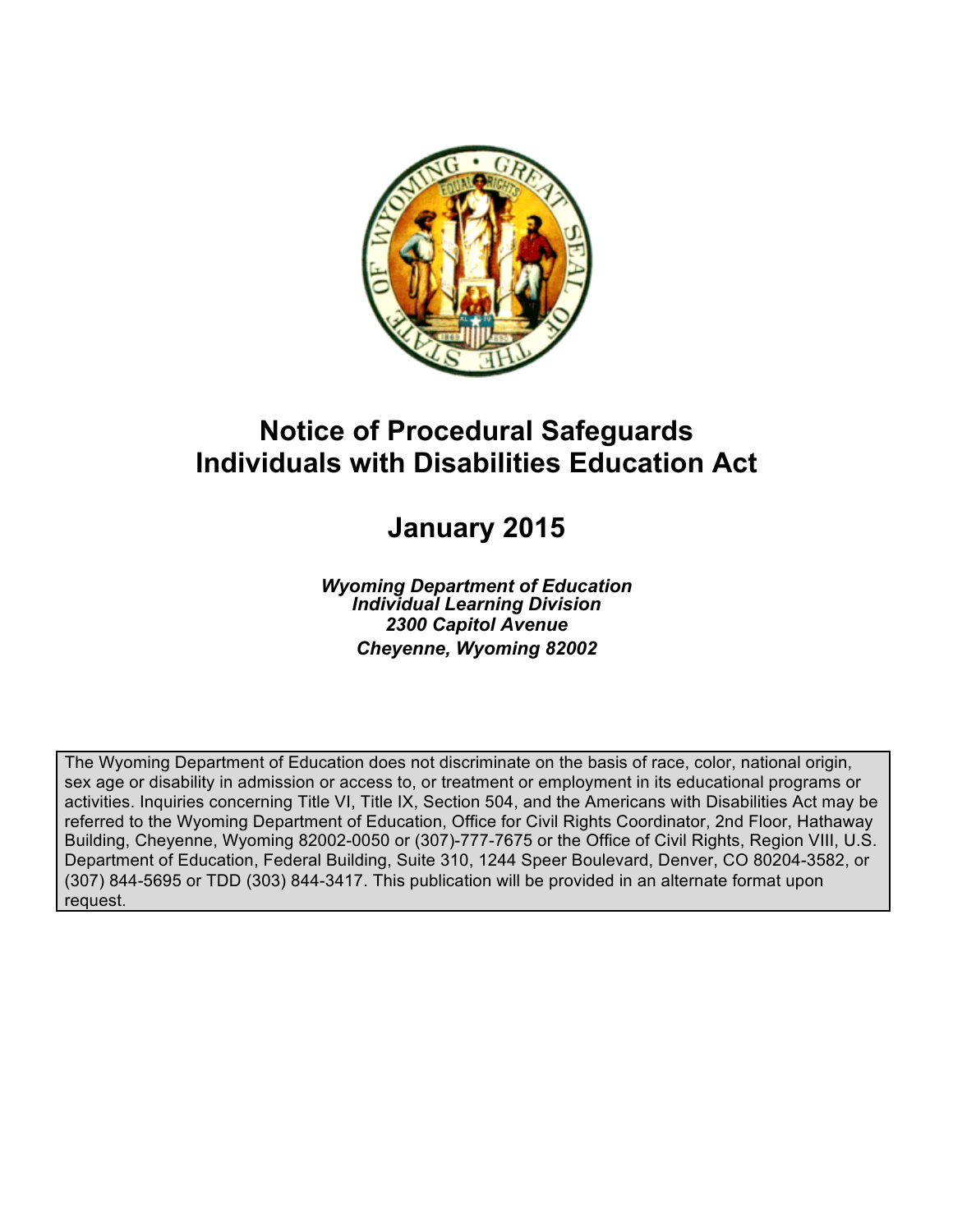The Notice of Procedural Safeguards brochure explains rights available to a parent or child under the Individuals with Disabilities Education Act (IDEA). As a parent of a child with a disability you have certain rights under federal and state law. One of those rights is to be informed, in writing and in your native language or other mode of communication that you may use, of the procedural safeguards available to you. Should you have questions about your rights or this document, please contact your local school district where your child attends school or the Wyoming Department of Education, Individual Learning Division at 2300 Capitol Avenue, Cheyenne, Wyoming 82002, (307) 777-3530 or (800) 228-6194.

#### **WHERE TO GO FOR HELP**

#### **Wyoming Parent Advocacy Organizations**

#### **Parent Information Center/Parent Education Network http://www.wpic.org**

500 West Lott Street, Suite A (307) 684-2277 Buffalo, Wyoming 82834 (800) 660-9742

4007 Greenway Street, Suite 201 (307) 778-8686<br>Cheyenne, Wyoming 82001 (888) 875-4383 Cheyenne, Wyoming 82001

#### **Wyoming Low or No Cost Legal Service Providers**

- Legal Aid of Wyoming (877) 432-9955
- § Wyoming State Bar Lawyer Referral Service (307) 632-9061
- § University of Wyoming Legal Services (307) 766-2104
- § University of Wyoming Domestic Violence Legal Assistance (307) 766-3747
- Protection & Advocacy (307) 632-3496
- § Wyoming Children's Law Center (307) 632-3614

#### **NOTES**

**\_\_\_\_\_\_\_\_\_\_\_\_\_\_\_\_\_\_\_\_\_\_\_\_\_\_\_\_\_\_\_\_\_\_\_\_\_\_\_\_\_\_\_\_\_\_\_\_\_\_\_\_\_\_\_\_\_\_\_\_\_\_\_\_\_\_\_\_\_\_\_\_\_\_\_\_\_\_\_\_\_\_\_\_ \_\_\_\_\_\_\_\_\_\_\_\_\_\_\_\_\_\_\_\_\_\_\_\_\_\_\_\_\_\_\_\_\_\_\_\_\_\_\_\_\_\_\_\_\_\_\_\_\_\_\_\_\_\_\_\_\_\_\_\_\_\_\_\_\_\_\_\_\_\_\_\_\_\_\_\_\_\_\_\_\_\_\_\_ \_\_\_\_\_\_\_\_\_\_\_\_\_\_\_\_\_\_\_\_\_\_\_\_\_\_\_\_\_\_\_\_\_\_\_\_\_\_\_\_\_\_\_\_\_\_\_\_\_\_\_\_\_\_\_\_\_\_\_\_\_\_\_\_\_\_\_\_\_\_\_\_\_\_\_\_\_\_\_\_\_\_\_\_ \_\_\_\_\_\_\_\_\_\_\_\_\_\_\_\_\_\_\_\_\_\_\_\_\_\_\_\_\_\_\_\_\_\_\_\_\_\_\_\_\_\_\_\_\_\_\_\_\_\_\_\_\_\_\_\_\_\_\_\_\_\_\_\_\_\_\_\_\_\_\_\_\_\_\_\_\_\_\_\_\_\_\_\_ \_\_\_\_\_\_\_\_\_\_\_\_\_\_\_\_\_\_\_\_\_\_\_\_\_\_\_\_\_\_\_\_\_\_\_\_\_\_\_\_\_\_\_\_\_\_\_\_\_\_\_\_\_\_\_\_\_\_\_\_\_\_\_\_\_\_\_\_\_\_\_\_\_\_\_\_\_\_\_\_\_\_\_\_ \_\_\_\_\_\_\_\_\_\_\_\_\_\_\_\_\_\_\_\_\_\_\_\_\_\_\_\_\_\_\_\_\_\_\_\_\_\_\_\_\_\_\_\_\_\_\_\_\_\_\_\_\_\_\_\_\_\_\_\_\_\_\_\_\_\_\_\_\_\_\_\_\_\_\_\_\_\_\_\_\_\_\_\_ \_\_\_\_\_\_\_\_\_\_\_\_\_\_\_\_\_\_\_\_\_\_\_\_\_\_\_\_\_\_\_\_\_\_\_\_\_\_\_\_\_\_\_\_\_\_\_\_\_\_\_\_\_\_\_\_\_\_\_\_\_\_\_\_\_\_\_\_\_\_\_\_\_\_\_\_\_\_\_\_\_\_\_\_ \_\_\_\_\_\_\_\_\_\_\_\_\_\_\_\_\_\_\_\_\_\_\_\_\_\_\_\_\_\_\_\_\_\_\_\_\_\_\_\_\_\_\_\_\_\_\_\_\_\_\_\_\_\_\_\_\_\_\_\_\_\_\_\_\_\_\_\_\_\_\_\_\_\_\_\_\_\_\_\_\_\_\_\_ \_\_\_\_\_\_\_\_\_\_\_\_\_\_\_\_\_\_\_\_\_\_\_\_\_\_\_\_\_\_\_\_\_\_\_\_\_\_\_\_\_\_\_\_\_\_\_\_\_\_\_\_\_\_\_\_\_\_\_\_\_\_\_\_\_\_\_\_\_\_\_\_\_\_\_\_\_\_\_\_\_\_\_\_ \_\_\_\_\_\_\_\_\_\_\_\_\_\_\_\_\_\_\_\_\_\_\_\_\_\_\_\_\_\_\_\_\_\_\_\_\_\_\_\_\_\_\_\_\_\_\_\_\_\_\_\_\_\_\_\_\_\_\_\_\_\_\_\_\_\_\_\_\_\_\_\_\_\_\_\_\_\_\_\_\_\_\_\_ \_\_\_\_\_\_\_\_\_\_\_\_\_\_\_\_\_\_\_\_\_\_\_\_\_\_\_\_\_\_\_\_\_\_\_\_\_\_\_\_\_\_\_\_\_\_\_\_\_\_\_\_\_\_\_\_\_\_\_\_\_\_\_\_\_\_\_\_\_\_\_\_\_\_\_\_\_\_\_\_\_\_\_\_**

**UPLIFT http://www.upliftwy.org**

WDE Procedural Safeguards January 2015 Page 2 of 26

**\_\_\_\_\_\_\_\_\_\_\_\_\_\_\_\_\_\_\_\_\_\_\_\_\_\_\_\_\_\_\_\_\_\_\_\_\_\_\_\_\_\_\_\_\_\_\_\_\_\_\_\_\_\_\_\_\_\_\_\_\_\_\_\_\_\_\_\_\_\_\_\_\_\_\_\_\_\_\_\_\_\_\_\_ \_\_\_\_\_\_\_\_\_\_\_\_\_\_\_\_\_\_\_\_\_\_\_\_\_\_\_\_\_\_\_\_\_\_\_\_\_\_\_\_\_\_\_\_\_\_\_\_\_\_\_\_\_\_\_\_\_\_\_\_\_\_\_\_\_\_\_\_\_\_\_\_\_\_\_\_\_\_\_\_\_\_\_\_ \_\_\_\_\_\_\_\_\_\_\_\_\_\_\_\_\_\_\_\_\_\_\_\_\_\_\_\_\_\_\_\_\_\_\_\_\_\_\_\_\_\_\_\_\_\_\_\_\_\_\_\_\_\_\_\_\_\_\_\_\_\_\_\_\_\_\_\_\_\_\_\_\_\_\_\_\_\_\_\_\_\_\_\_ \_\_\_\_\_\_\_\_\_\_\_\_\_\_\_\_\_\_\_\_\_\_\_\_\_\_\_\_\_\_\_\_\_\_\_\_\_\_\_\_\_\_\_\_\_\_\_\_\_\_\_\_\_\_\_\_\_\_\_\_\_\_\_\_\_\_\_\_\_\_\_\_\_\_\_\_\_\_\_\_\_\_\_\_**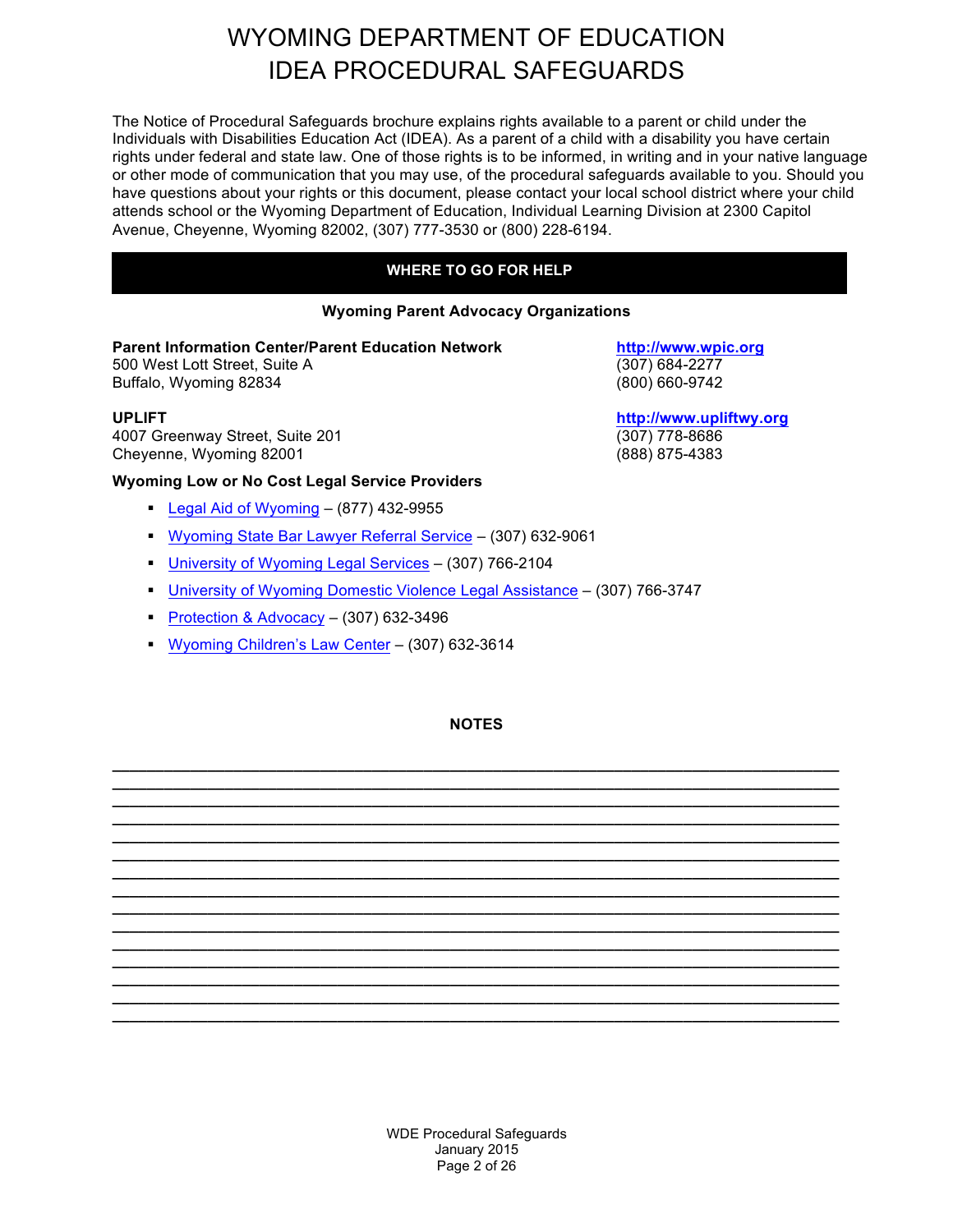### **Table of Contents**

| <b>Prior Written Notice</b>                                                                                                  |
|------------------------------------------------------------------------------------------------------------------------------|
| <b>Electronic Mail</b><br>$\bullet$                                                                                          |
| <b>Parental Consent</b>                                                                                                      |
| Independent Educational Evaluations<br>$\bullet$                                                                             |
|                                                                                                                              |
| Definitions<br>$\bullet$                                                                                                     |
| Notice to Parents<br>$\bullet$                                                                                               |
| <b>Access Rights</b><br>$\bullet$<br><b>Record of Access</b>                                                                 |
| $\bullet$<br>Records on More Than One Child<br>$\bullet$                                                                     |
| List of Types and Locations of Information<br>$\bullet$                                                                      |
| Fees<br>$\bullet$                                                                                                            |
| Amendment of Records at Parent's Request                                                                                     |
| Opportunity for a Hearing                                                                                                    |
| <b>Hearing Procedures</b><br>$\bullet$                                                                                       |
| Results of Hearing<br>$\bullet$                                                                                              |
| Consent for Disclosure of Personally Identifiable Information<br>$\bullet$                                                   |
| Safeguards<br>$\bullet$                                                                                                      |
| Destruction of Information                                                                                                   |
|                                                                                                                              |
| Authority of School Personnel<br>$\bullet$                                                                                   |
| Change of Placement Because of Disciplinary Removals<br>$\bullet$                                                            |
| Determination of Setting<br>$\bullet$                                                                                        |
| Appeal                                                                                                                       |
| <b>Placement During Appeals</b>                                                                                              |
| Protections for Children Not Yet Eligible for Special Education and Related Services<br>$\bullet$                            |
| Referral to and Action by Law Enforcement and Judicial Authorities                                                           |
| Difference Between Request for a Due Process Hearing and State Complaint Procedures<br>$\bullet$                             |
| Adoption of State Complaint Procedures                                                                                       |
| Minimum State Complaint Procedures<br>$\bullet$                                                                              |
| Filing a Complaint                                                                                                           |
|                                                                                                                              |
| Mediation<br>$\bullet$                                                                                                       |
| Model Forms<br>$\bullet$                                                                                                     |
| Filing a Request for a Due Process Hearing                                                                                   |
| Request for a Due Process Hearing<br>$\bullet$                                                                               |
| The Child's Placement While the Due Process Hearing is Pending<br>$\bullet$                                                  |
| <b>Resolution Process</b><br>$\bullet$                                                                                       |
| 22                                                                                                                           |
| Impartial Due Process Hearing                                                                                                |
| <b>Hearing Rights</b>                                                                                                        |
| <b>Hearing Decisions</b>                                                                                                     |
| APPEALS<br>. 24<br>Finality of Decision; Appeal; Impartial Review<br>$\bullet$                                               |
| $\bullet$                                                                                                                    |
| Timelines and Convenience of Hearings and Reviews<br>Civil Actions, Including the Time Period in Which to File Those Actions |
| Attorneys' Fees                                                                                                              |
| UNILATERAL PLACEMENT BY PARENTS OF CHILDREN IN PRIVATE SCHOOLS AT PUBLIC EXPENSE26                                           |
|                                                                                                                              |

WDE Procedural Safeguards January 2015 Page 3 of 26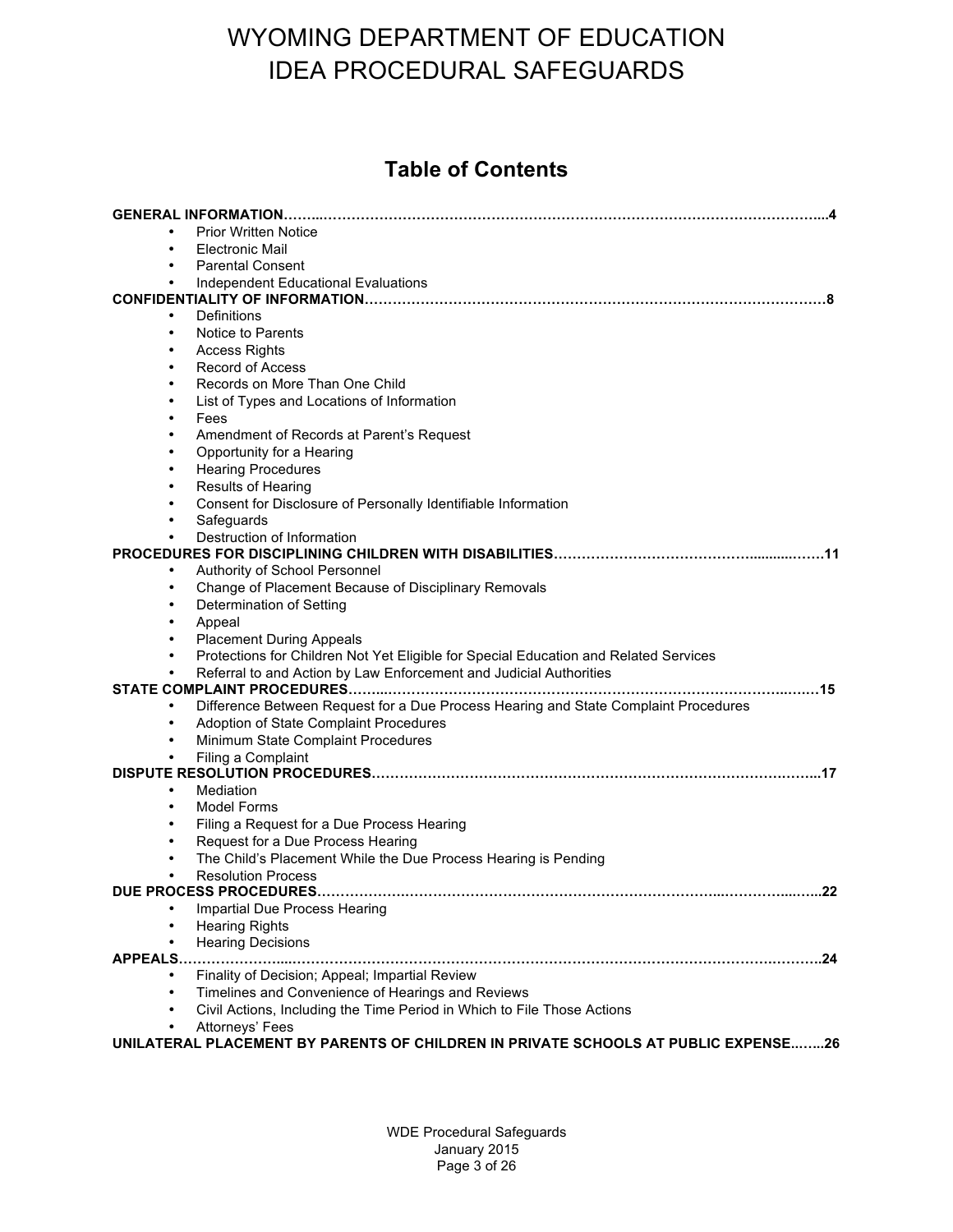### **GENERAL INFORMATION**

The Individuals with Disabilities Education Act (IDEA) requires school districts or public agencies to provide parents of a child with a disability with a notice containing a full explanation of the procedural safeguards available under the IDEA and the federal regulations. For the purposes of this Notice, the references to school district also pertain to any public agency or preschool serving students under the IDEA. A copy of this notice must be given to parents at least one time a school year and a copy must also be given to the parents at certain additional times listed below:

- 1. Upon initial referral or parent request for evaluation;
- 2. Upon receipt of the first State complaint under 34 C.F.R. §§300.151 through 300.153 and upon receipt of the first request for a due process hearing under 34 C.F.R. §300.507 in a school year;
- 3. When a decision is made to take a disciplinary action that constitutes a change of placement; **and**
- *4.* Upon parent request. *34 C.F.R. §300.504(a).*

#### **PRIOR WRITTEN NOTICE 34 C.F.R. §300.503**

#### **Notice**

Your school district must give you written notice (provide you certain information in writing), before it:

- 1. Proposes to initiate or to change the identification, evaluation, or educational placement of your child, or the provision of a free appropriate public education (FAPE) to your child; **or**
- 2. Refuses to initiate or to change the identification, evaluation, or educational placement of your child, or the provision of FAPE to your child.

#### **Content of notice**

The written notice must:

- 1. Describe the action that your school district proposes or refuses to take;
- 2. Explain why your school district is proposing or refusing to take the action;
- 3. Describe each evaluation procedure, assessment, record, or report your school district used in deciding to propose or refuse the action;
- 4. Include a statement that you have protections under the IDEA;
- 5. Tell you how you can obtain a copy of the procedural safeguards;
- 6. Include resources for you to contact for help understanding your rights;
- 7. Describe any other options that your child's individualized education program (IEP) team considered and the reasons why those options were rejected; **and**
- 8. Provide a description of other factors that are relevant to your school district's proposal or refusal.

#### **Notice in understandable language**

The notice must be:

- 1. Written in language understandable to the general public; **and**
- 2. Provided in your native language or other mode of communication you use, unless it is clearly not feasible to do so.

If your native language or other mode of communication is not a written language, your school district must ensure that:

- 1. The notice is translated for you orally by other means in your native language or other mode of communication;
- 2. You understand the content of the notice; **and**
- 3. There is written evidence that 1 and 2 have been met.

### **ELECTRONIC MAIL 34 C.F.R §300.505**

If your school district or public agency offers parents the choice of receiving documents by e-mail, you may choose to receive the following by e-mail:

- 1. Prior written notice;
- 2. Procedural safeguards notice; **and**
- 3. Notices related to a request for a due process hearing.

#### **PARENTAL CONSENT 34 C.F.R. §300.300**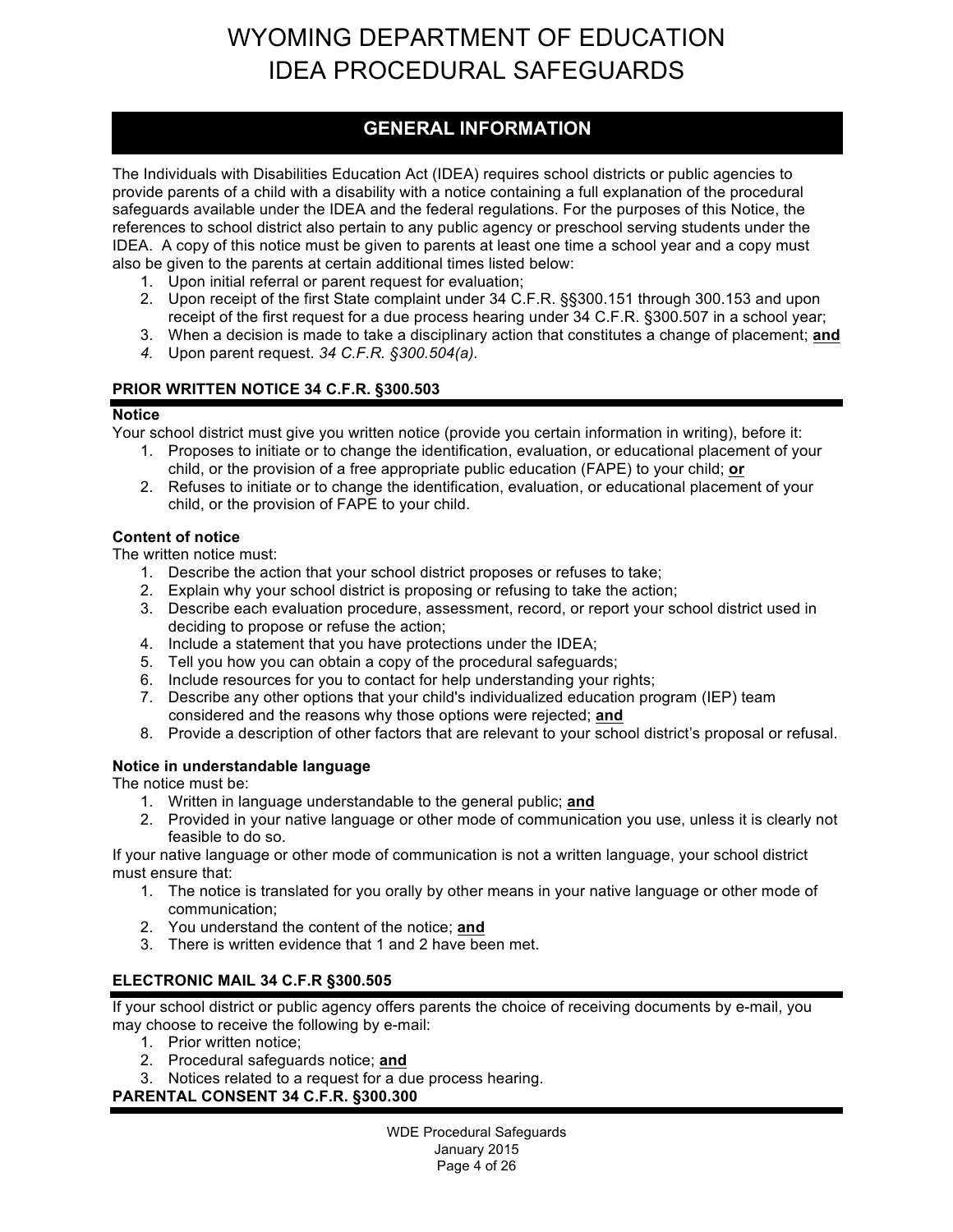#### **Consent for initial evaluation**

Your school district cannot conduct an initial evaluation of your child to determine whether your child is eligible to receive special education and related services under the IDEA without first providing you with prior written notice of the proposed action and without obtaining your consent. Under the IDEA, consent means that a parent has been fully informed about the proposed action, and that the parent understands and agrees in writing to the action.

Keep in mind that your consent for initial evaluation does not mean that you have also given your consent for the school district to start providing special education and related services to your child. If your child is eligible for special education and related services, you will again be asked for your informed consent to begin those services.

In certain limited circumstances, the school district may, but is not required to, pursue an initial evaluation of your child by utilizing the Act's dispute resolution procedures including mediation, resolution meetings, and impartial due process hearing procedures.

If you refuse to consent to an initial evaluation, your school district will not violate its obligation to locate, identify and evaluate your child if it does not pursue an evaluation in these circumstances.

#### **Special rules for initial evaluation of wards of the State**

If a child is a ward of the State and is not living with his/her parent —

The school district is not required to obtain consent from the parent for an initial evaluation to determine if the child is a child with a disability if:

- 1. Despite reasonable efforts to do so, the school district cannot find the child's parent;
- 2. The rights of the parents have been terminated in accordance with State law; **or**
- 3. A judge has appointed another individual to make educational decisions on behalf of the child.

*Ward of the State* does not include a foster child who has a foster parent.

#### **Parental consent for services**

Your school district must obtain your informed consent before providing special education and related services to your child for the first time.

If you do not respond to a request to provide your consent for your child to receive special education and related services for the first time, or if you refuse to give such consent, your school district may not use the dispute resolution procedures (i.e., mediation, request for a due process hearing, resolution meeting,) in order to obtain agreement or a ruling that the special education and related services (recommended by your child's IEP Team) may be provided to your child without your consent.

If you refuse to give your consent for your child to receive special education and related services for the first time, or if you do not respond to a request to provide such consent and the school district does not provide your child with the special education and related services for which it sought your consent, your school district:

- 1. Is not in violation of the requirement to make a free appropriate public education (FAPE) available to your child for its failure to provide those services to your child; **and**
- 2. Is not required to have an individualized education program (IEP) meeting or develop an IEP for your child.

#### **Revocation of Consent**

If, at any time after the initial provision of special education and related services, you revoke your consent in writing for the continued provision of special education and related services, the school district:

- 1. May not continue to provide special education and related services to your child, **but** must first provide you with Prior Written Notice before ceasing the services;
- 2. May not use dispute resolution procedures, including mediation or due process hearings, in order to obtain agreement or a ruling that the services be provided to your child;

WDE Procedural Safeguards January 2015 Page 5 of 26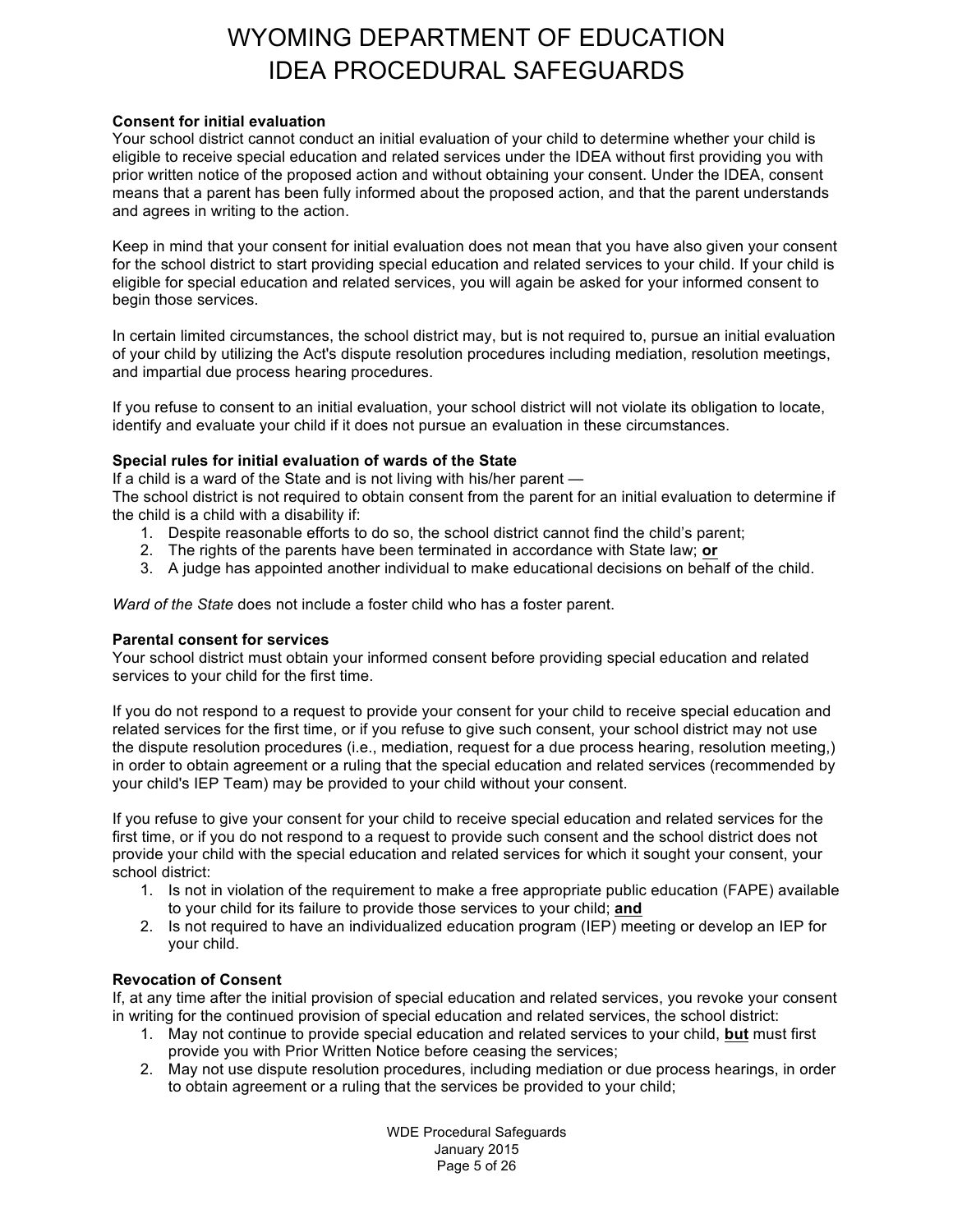- 3. Will not be considered to be in violation of the requirement to make FAPE available to your child; **and**
- 4. Is not required to convene an IEP team meeting or develop an IEP for your child.

Also, if you revoke consent for special education and related services after the initial provision of those services to your child, the school district is not required to amend your child's education records to remove any references to special education.

#### **Parental consent for reevaluations**

Your school district must obtain your informed consent before it reevaluates your child, unless your school district can demonstrate that:

- 1. It took reasonable steps to obtain your consent for your child's reevaluation; **and**
- 2. You did not respond.

If you refuse to consent to your child's reevaluation, the school district may, but is not required to, pursue your child's reevaluation by using the mediation, resolution meeting, and impartial due process hearing procedures to seek to override your refusal to consent to your child's reevaluation. As with initial evaluations, your school district does not violate its obligations under Part B of the IDEA if it declines to pursue the reevaluation in this manner.

#### **Documentation of reasonable efforts to obtain parental consent**

Your school district must maintain documentation of reasonable efforts to obtain parental consent for initial evaluations, to provide special education and related services for the first time, for reevaluations and to locate the parents of wards of the State for initial evaluations. The documentation must include a record of the school district's efforts, such as:

- 1. Detailed records of telephone calls made or attempted and the results of those calls;
- 2. Copies of correspondence sent to the parents and any responses received; **and**
- 3. Detailed records of visits made to the parent's home or place of employment and the results of those visits.

#### **Other consent requirements**

Your consent is not required before your school district may:

- 1. Review existing data as part of your child's evaluation or a reevaluation; **or**
- 2. Give your child a test or other evaluation that is given to all children unless, before that test or evaluation, consent is required from parents of all children.

Your school district may not use your refusal to consent to one service or activity to deny you or your child any other service, benefit, or activity.

If you have enrolled your child in a private school at your own expense or if you are home schooling your child, and you do not provide your consent for your child's initial evaluation or your child's reevaluation, or you fail to respond to a request to provide your consent, the school district may not use its consent override procedures (i.e., mediation, resolution meeting, or an impartial due process hearing) and is not required to consider your child as eligible to receive equitable services (services made available to parentally-placed private school children with disabilities).

#### **INDEPENDENT EDUCATIONAL EVALUATIONS 34 C.F.R. §300.502**

#### **General**

As described below, you have the right to obtain an independent educational evaluation (IEE) of your child if you disagree with the evaluation of your child that was obtained by your school district.

If you request an independent educational evaluation, the school district must provide you with information about where you may obtain an independent educational evaluation and about the school district's criteria that apply to independent educational evaluations.

> WDE Procedural Safeguards January 2015 Page 6 of 26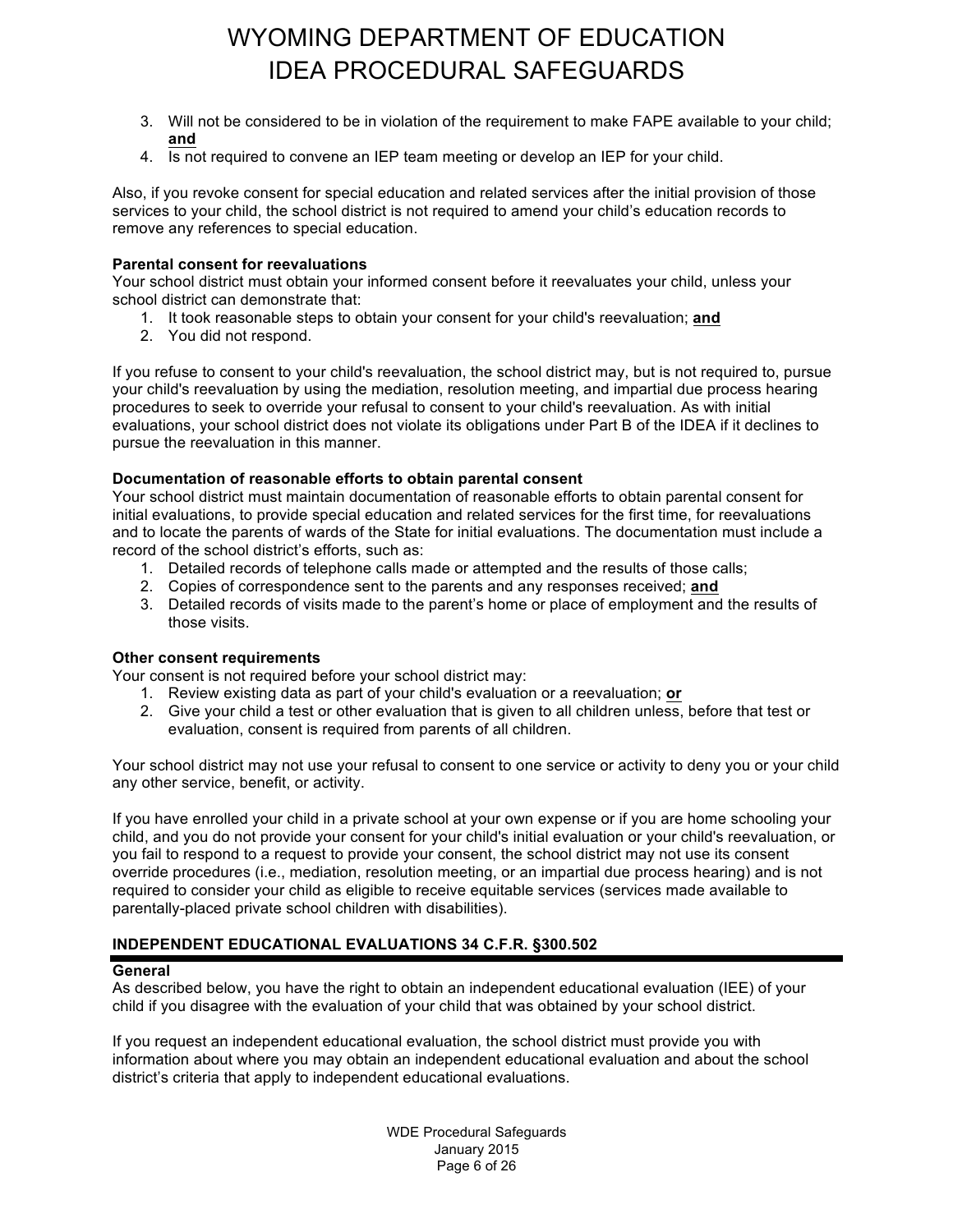*Independent educational evaluation* means an evaluation conducted by a qualified examiner who is not employed by the school district responsible for the education of your child.

*Public expense* means that the school district either pays for the full cost of the evaluation or ensures that the evaluation is otherwise provided at no cost to you, consistent with the provisions of Part B of the IDEA, which allow each State to use whatever State, local, Federal and private sources of support are available in the State to meet these requirements.

#### **Parent right to evaluation at public expense**

You have the right to an independent educational evaluation of your child at public expense if you disagree with an evaluation of your child obtained by your school district, subject to the following conditions:

- 1. If you request an independent educational evaluation of your child at public expense, your school district must, without unnecessary delay, *either*: (a) File a request for a due process hearing to show that its evaluation of your child is appropriate; *or* (b) Provide an independent educational evaluation at public expense, unless the school district demonstrates in a hearing that the evaluation of your child that you obtained did not meet the school district's criteria;
- 2. If your school district requests a hearing and the final decision is that the school district's evaluation of your child is appropriate, you still have the right to an independent educational evaluation, but not at public expense; **and**
- 3. If you request an independent educational evaluation of your child, the school district may ask why you object to the evaluation of your child obtained by the school district. However, your school district may not require an explanation and may not unreasonably delay either providing the independent educational evaluation of your child at public expense or filing a request for a due process hearing to defend the school district's evaluation of your child.

You are entitled to only one independent educational evaluation of your child at public expense each time your school district conducts an evaluation of your child with which you disagree.

#### **Parent-initiated evaluations**

If you obtain an independent educational evaluation of your child at public expense or you share with the school district an evaluation of your child that you obtained at private expense:

- 1. Your school district must consider the results of the evaluation of your child, if it meets the school district's criteria for independent educational evaluations, in any decision made with respect to the provision of a free appropriate public education (FAPE) to your child; **and**
- 2. You or your school district may present the evaluation as evidence at a due process hearing regarding your child.

#### **Requests for evaluations by hearing officers**

If a hearing officer requests an independent educational evaluation of your child as part of a due process hearing, the cost of the evaluation must be at public expense.

#### **School district criteria**

If an independent educational evaluation is at public expense, the criteria under which the evaluation is obtained, including the location of the evaluation and the qualifications of the examiner, must be the same as the criteria that the school district uses when it initiates an evaluation (to the extent those criteria are consistent with your right to an independent educational evaluation).

Except for the criteria described above, a school district may not impose conditions or timelines related to obtaining an independent educational evaluation at public expense.

### **CONFIDENTIALITY OF INFORMATION**

#### **DEFINITIONS 34 C.F.R. §300.611**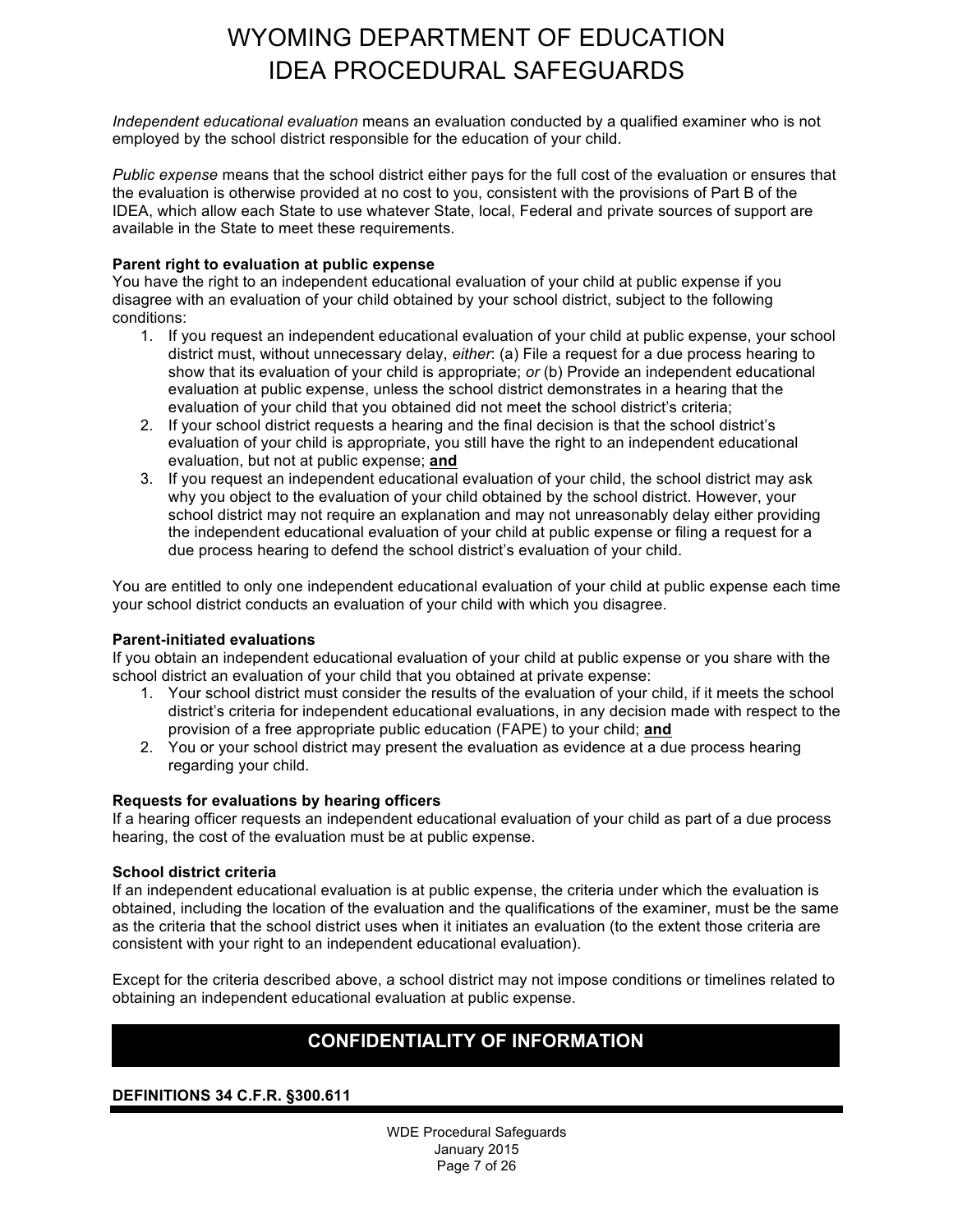*Destruction* means physical destruction or removal of personal identifiers from information so that the information is no longer personally identifiable.

*Education records* means the type of records covered under the definition of ''education records'' in 34 C.F.R. Part 99 (the regulations implementing the Family Educational Rights and Privacy Act of 1974, 20 U.S.C. 1232g (FERPA).

*Participating agency* means any school district, public agency, agency or institution that collects, maintains, or uses personally identifiable information, or from which information is obtained, under Part B of the IDEA.

*Personally identifiable*, according to §300.32, *means* information that has

- Your child's name, your name as the parent, or the name of another family member;
- Your child's address;
- A personal identifier, such as your child's social security number or student number; or
- A list of personal characteristics or other information that would make it possible to identify your child with reasonable certainty.

#### **NOTICE TO PARENTS 34 C.F.R. §300.612**

The Wyoming Department of Education must give notice that is adequate to fully inform parents about confidentiality of personally identifiable information, including:

- 1. A description of the extent to which the notice is given in the native languages of the various population groups in the State;
- 2. A description of the children on whom personally identifiable information is maintained, the types of information sought, the methods the State intends to use in gathering the information (including the sources from whom information is gathered), and the uses to be made of the information;
- 3. A summary of the policies and procedures that participating agencies must follow regarding storage, disclosure to third parties, retention, and destruction of personally identifiable information; **and**
- 4. A description of all of the rights of parents and children regarding this information, including the rights under the Family Educational Rights and Privacy Act (FERPA) and its implementing regulations in 34 C.F.R. Part 99.

Before any major identification, location, or evaluation activity (also known as "child find"), the notice must be published or announced in newspapers or other media, or both, with circulation adequate to notify parents throughout Wyoming to locate, identify, and evaluate children in need of special education and related services.

#### **ACCESS RIGHTS 34 C.F.R. §300.613**

The participating agency must permit you to inspect and review any education records relating to your child that are collected, maintained, or used by your school district under Part B of the IDEA. The participating agency must comply with your request to inspect and review any education records on your child without unnecessary delay and before any meeting regarding an individualized education program (IEP), or any impartial due process hearing (including a resolution meeting or a hearing regarding discipline), and in no case more than 45 calendar days after you have made a request.

Your right to inspect and review education records includes:

- 1. Your right to a response from the participating agency to your reasonable requests for explanations and interpretations of the records;
- 2. Your right to request that the participating agency provide copies of the records if you cannot effectively inspect and review the records unless you receive those copies; **and**
- 3. Your right to have your representative inspect and review the records.

WDE Procedural Safeguards January 2015 Page 8 of 26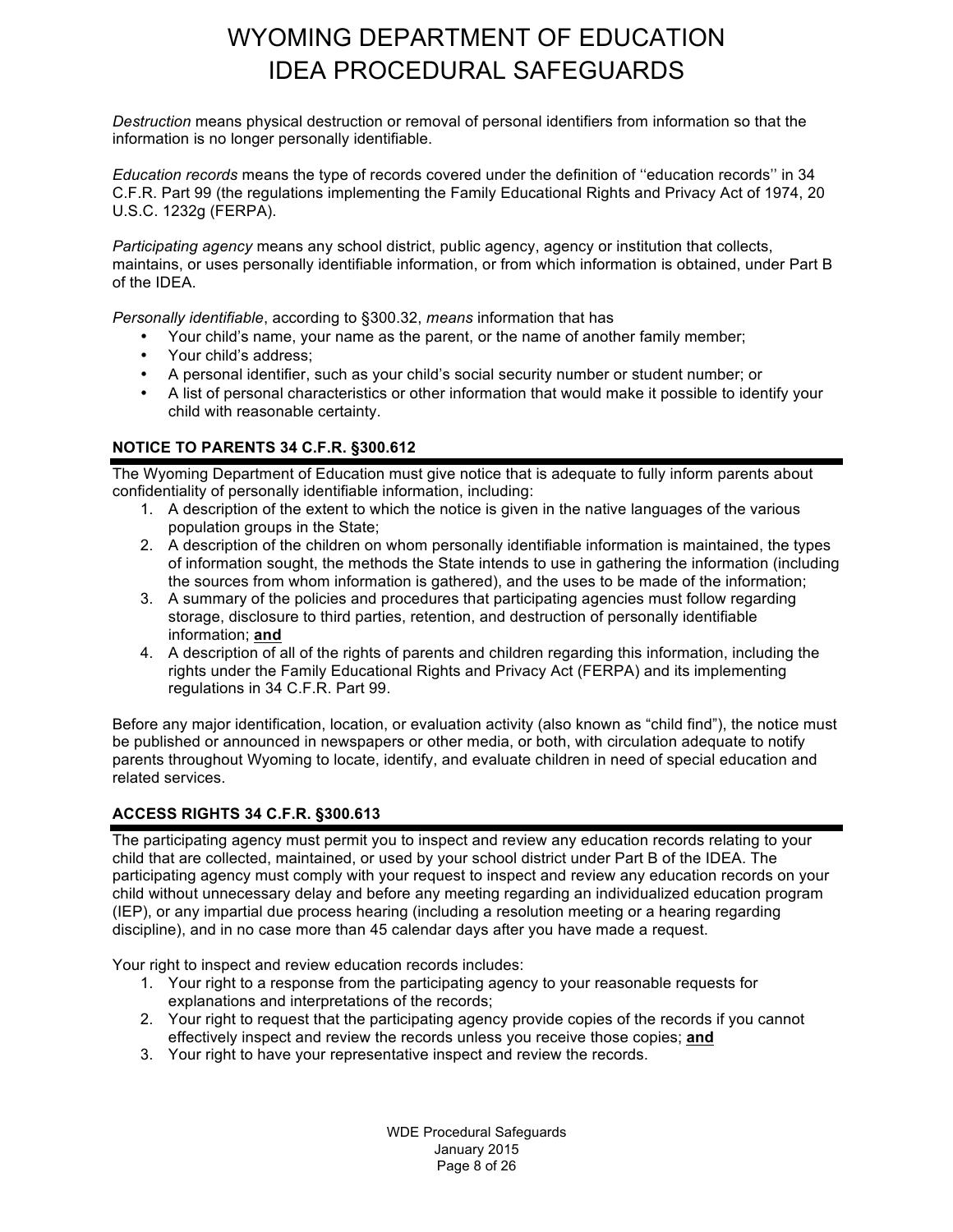The participating agency may presume that you have authority to inspect and review records relating to your child unless advised that you do not have the authority under applicable State law governing such matters as guardianship, or separation and divorce.

#### **RECORD OF ACCESS 34 C.F.R. §300.614**

Each participating agency must keep a record of parties obtaining access to education records collected, maintained, or used under Part B of the IDEA (except access by parents and authorized employees of the participating agency), including the name of the party, the date access was given, and the purpose for which the party is authorized to use the records.

#### **RECORDS ON MORE THAN ONE CHILD 34 C.F.R. §300.615**

If any education record includes information on more than one child, the parents of those children have the right to inspect and review only the information relating to their child or to be informed of that specific information.

#### **LIST OF TYPES AND LOCATIONS OF INFORMATION 34 C.F.R. §300.616**

On request, each participating agency must provide you with a list of the types and locations of education records collected, maintained, or used by the agency.

### **FEES 34 C.F.R. §300.617**

Each participating agency may charge a fee for copies of records that are made for you under Part B of the IDEA, if the fee does not effectively prevent you from exercising your right to inspect and review those records.

A participating agency may not charge a fee to search for or to retrieve information under Part B of the IDEA.

#### **AMENDMENT OF RECORDS AT PARENT'S REQUEST 34 C.F.R. §300.618**

If you believe that information in the education records regarding your child collected, maintained, or used under Part B of the IDEA is inaccurate, misleading, or violates the privacy or other rights of your child, you may request the participating agency that maintains the information to change the information.

The participating agency must decide whether to change the information in accordance with your request within a reasonable period of time of receipt of your request.

If the participating agency refuses to change the information in accordance with your request, it must inform you of the refusal and advise you of the right to a hearing for this purpose.

#### **OPPORTUNITY FOR A HEARING 34 C.F.R. §300.619**

The participating agency must, on request, provide you an opportunity for a hearing to challenge information in education records regarding your child to ensure that it is not inaccurate, misleading, or otherwise in violation of the privacy or other rights of your child.

#### **HEARING PROCEDURES 34 C.F.R. §300.621**

A hearing to challenge information in education records must be conducted according to the procedures for such hearings under the Family Educational Rights and Privacy Act (FERPA).

#### **RESULT OF HEARING 34 C.F.R. §300.620**

If, as a result of the hearing, the participating agency decides that the information is inaccurate, misleading or otherwise in violation of the privacy or other rights of the child, it must change the information accordingly and inform you in writing.

> WDE Procedural Safeguards January 2015 Page 9 of 26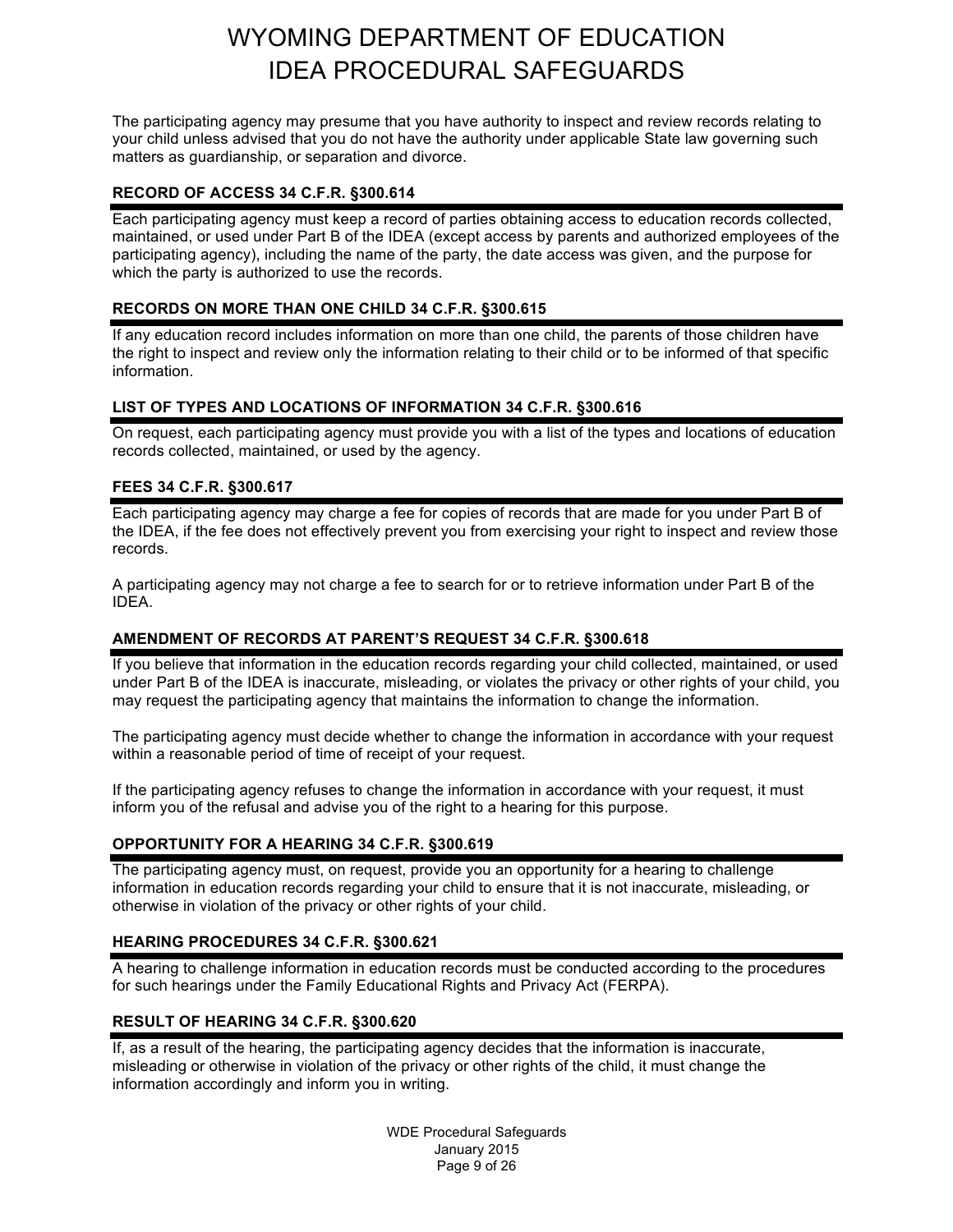If, as a result of the hearing, the participating agency decides that the information is not inaccurate, misleading, or otherwise in violation of the privacy or other rights of your child, it must inform you of your right to place in the records that it maintains on your child a statement commenting on the information or providing any reasons you disagree with the decision of the participating agency.

Such an explanation placed in the records of your child must:

- 1. Be maintained by the participating agency as part of the records of your child as long as the record or contested portion is maintained by the participating agency; **and**
- 2. If the participating agency discloses the records of your child or the challenged portion to any party, the explanation must also be disclosed to that party.

#### **CONSENT FOR DISCLOSURE OF PERSONALLY IDENTIFIABLE INFORMATION 34 C.F.R. §300.622**

Unless the information is contained in education records, and the disclosure is authorized without parental consent under the Family Educational Rights and Privacy Act (FERPA), your consent must be obtained before personally identifiable information is disclosed to parties other than officials of participating agencies. Except under the circumstances specified below, your consent is not required before personally identifiable information is released to officials of participating agencies for purposes of meeting a requirement of Part B of the IDEA.

Your consent, or consent of an eligible child who has reached the age of majority under State law, must be obtained before personally identifiable information is released to officials of participating agencies providing or paying for transition services.

If your child is in, or is going to go to, a private school that is not located in the same school district you reside in, your consent must be obtained before any personally identifiable information about your child is released between officials in the school district where the private school is located and officials in the school district where you reside.

#### **SAFEGUARDS 34 C.F.R. §300.623**

Each participating agency must protect the confidentiality of personally identifiable information at collection, storage, disclosure, and destruction stages.

One official at each participating agency must assume responsibility for ensuring the confidentiality of any personally identifiable information.

All persons collecting or using personally identifiable information must receive training or instruction regarding your State's policies and procedures regarding confidentiality under Part B of the IDEA and the Family Educational Rights and Privacy Act (FERPA).

Each participating agency must maintain, for public inspection, a current listing of the names and positions of those employees within the agency who may have access to personally identifiable information.

#### **DESTRUCTION OF INFORMATION 34 C.F.R. §300.624**

Your school district must inform you when personally identifiable information collected, maintained, or used is no longer needed to provide educational services to your child.

The information must be destroyed at your request. However, a permanent record of your child's name, address, and phone number, his or her grades, attendance record, classes attended, grade level completed, and year completed may be maintained without time limitation.

### **PROCEDURES FOR DISCIPLINING CHILDREN WITH DISABILITIES**

WDE Procedural Safeguards January 2015 Page 10 of 26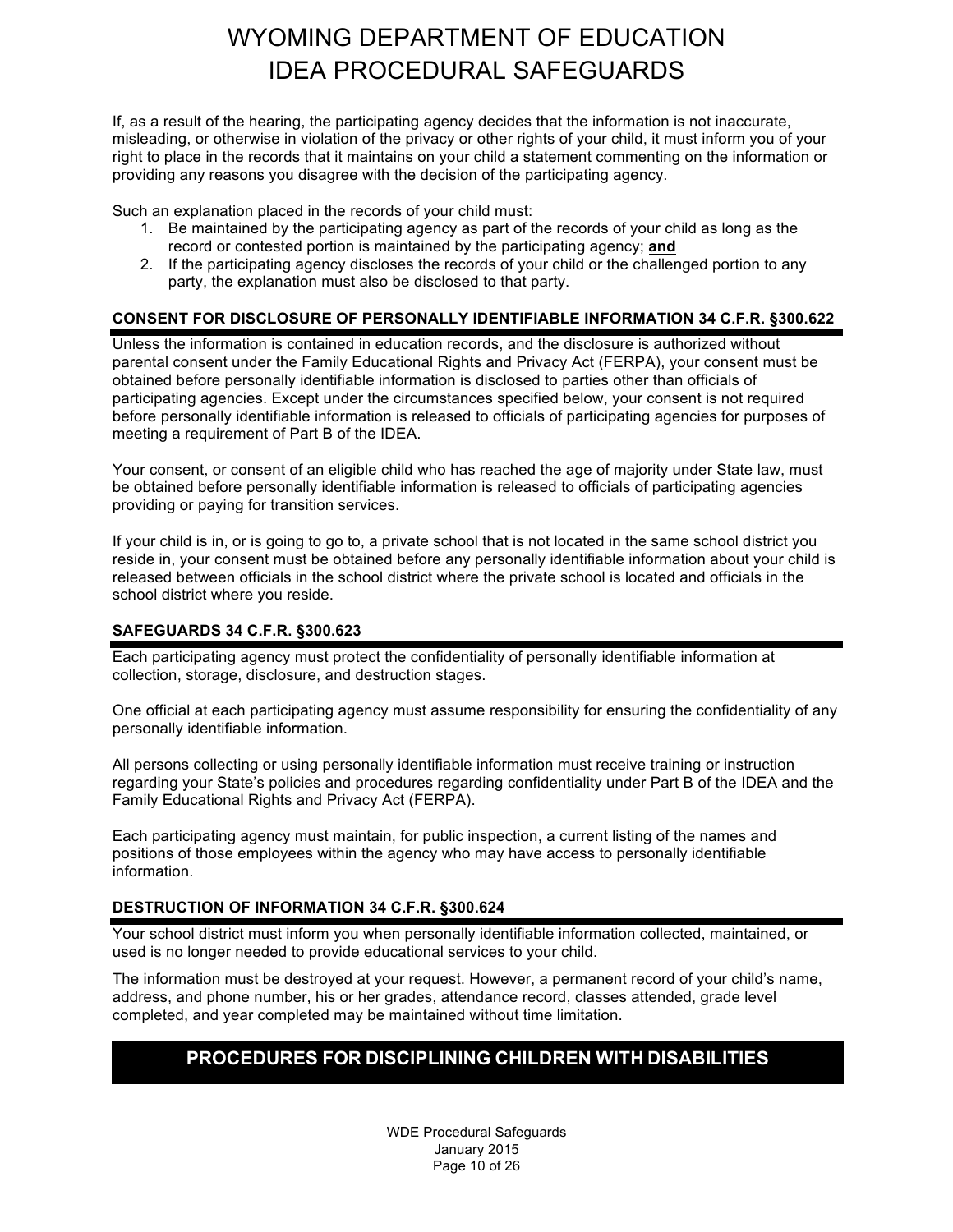### **AUTHORITY OF SCHOOL PERSONNEL 34 C.F.R. §300.530**

#### **Case-by-case determination**

School personnel may consider any unique circumstances on a case-by-case basis, when determining whether a change of placement, made in accordance with the following requirements related to discipline, is appropriate for a child with a disability who violates a school code of student conduct.

#### **General**

To the extent that they also take such action for children without disabilities, school personnel may, for not more than **10 school days** in a row, remove a child with a disability who violates a code of student conduct from his or her current placement to an appropriate interim alternative educational setting another setting, or suspension. School personnel may also impose additional removals of the child of not more than 10 school days in a row in that same school year for separate incidents of misconduct, as long as those removals do not constitute a change of placement as described below.

Once a child with a disability has been removed from his or her current placement for a total of **10 school days** in the same school year, the school district must, during any subsequent days of removal in that school year, provide services as described below.

#### **Additional authority**

If the behavior that violated the student code of conduct was not a manifestation of the child's disability and the disciplinary change of placement would exceed **10 school days** in a row, school personnel may apply the disciplinary procedures to that child with a disability in the same manner and for the same duration as it would to children without disabilities, **except** that the school must provide services to that child as described below.

#### **Services**

The services that must be provided to a child with a disability who has been removed from the child's current placement may be provided in an interim alternative educational setting. The child's IEP team determines the interim alternative educational setting for such services.

A school district is only required to provide services to a child with a disability who has been removed from his or her current placement for **10 school days or less** in that school year, if it provides services to a child without disabilities who has been similarly removed.

A child with a disability who is removed from the child's current placement for **more than 10 school days**  must:

- 1. Continue to receive educational services, so as to enable the child to continue to participate in the general education curriculum, although in another setting, and to progress toward meeting the goals set out in the child's IEP; **and**
- 2. Receive, as appropriate, a functional behavioral assessment, and behavioral intervention services and modifications that are designed to address the behavior violation so that it does not happen again.

After a child with a disability has been removed from his or her current placement for **10 school days** in that same school year, and **if** the current removal is for **10 school days** in a row or less **and** if the removal is not a change of placement (see definition below), **then** school personnel, in consultation with at least one of the child's teachers, determine the extent to which services are needed to enable the child to continue to participate in the general education curriculum, although in another setting, and to progress toward meeting the goals set out in the child's IEP.

If the removal is a change of placement (see definition below), the child's IEP team determines the appropriate services to enable the child to continue to participate in the general education curriculum, although in another setting, and to progress toward meeting the goals set out in the child's IEP.

#### **Manifestation determination**

Within **10 school days** of any decision to change the placement of a child with a disability because of a violation of a code of student conduct (except for a removal that is for **10 school days** in a row or less and not a change of placement), the school district, the parent, and relevant members of the IEP team (as

> WDE Procedural Safeguards January 2015 Page 11 of 26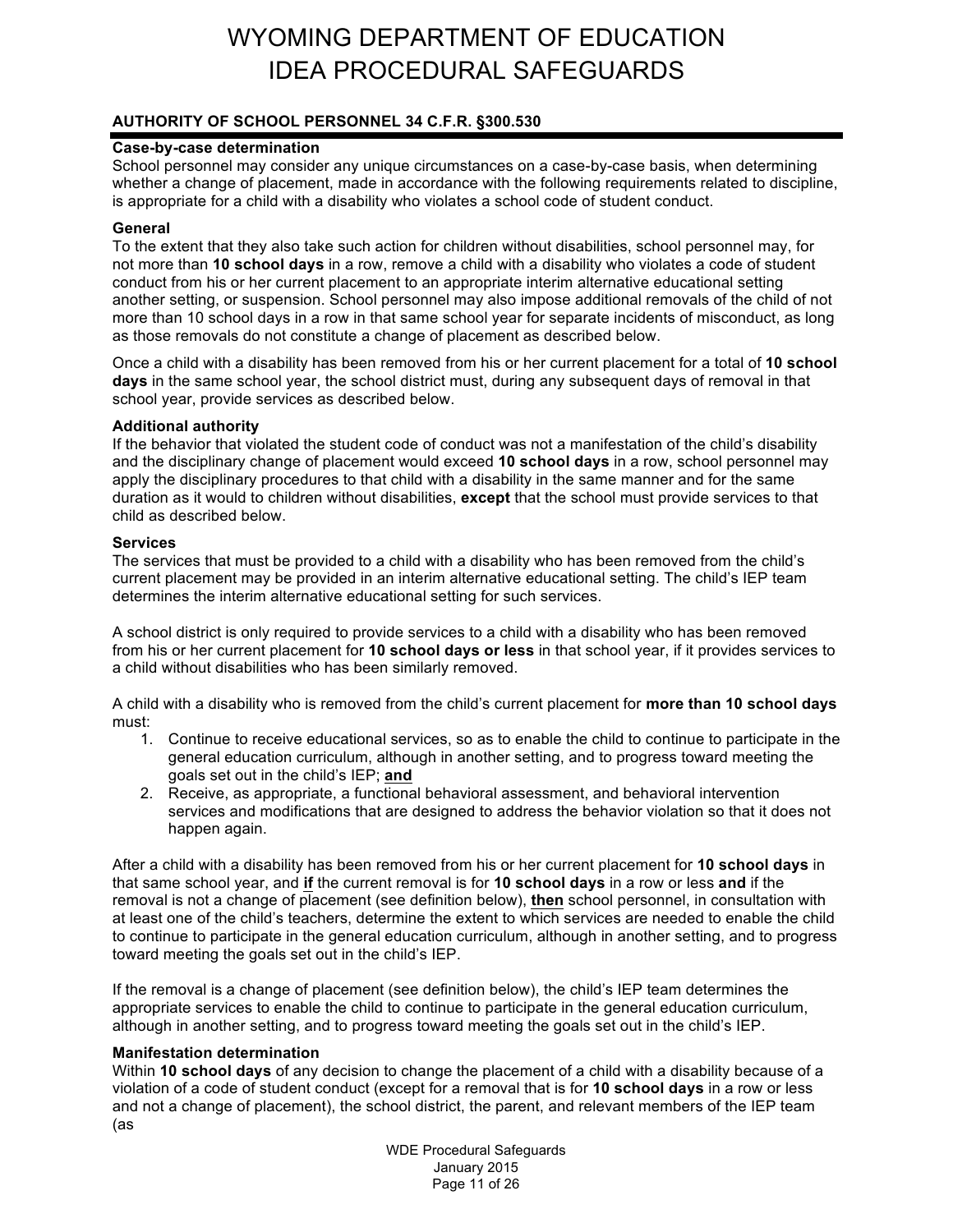determined by the parent and the school district) must review all relevant information in the student's file, including the child's IEP, any teacher observations, and any relevant information provided by the parents to determine:

- 1. If the conduct in question was caused by, or had a direct and substantial relationship to, the child's disability; **or**
- 2. If the conduct in question was the direct result of the school district's failure to implement the child's IEP.

If the school district, the parent, and relevant members of the child's IEP team determine that either of those conditions was met, the conduct must be determined to be a manifestation of the child's disability.

If the school district, the parent, and relevant members of the child's IEP team determine that the conduct in question was the direct result of the school district's failure to implement the IEP, the school district must take immediate action to remedy those deficiencies.

#### **Determination that behavior was a manifestation of the child's disability**

If the school district, the parent, and relevant members of the IEP Team determine that the conduct was a manifestation of the child's disability, the IEP Team must either:

- 1. Conduct a functional behavioral assessment, unless the school district had conducted a functional behavioral assessment before the behavior that resulted in the change of placement occurred, and implement a behavioral intervention plan for the child; **or**
- 2. If a behavioral intervention plan already has been developed, review the behavioral intervention plan, and modify it, as necessary, to address the behavior.

Except as described below, the school district must return the child to the placement from which the child was removed, unless the parent and the district agree to a change of placement as part of the modification of the behavioral intervention plan.

#### **Special circumstances**

Whether or not the behavior was a manifestation of the child's disability, school personnel may remove a student to an interim alternative educational setting (determined by the child's IEP team) for up to 45 school days, if the child:

- 1. Carries a weapon (see the definition below) to school or has a weapon at school, on school premises, or at a school function under the jurisdiction of the Wyoming Department of Education or a school district;
- 2. Knowingly has or uses illegal drugs (see the definition below), or sells or solicits the sale of a controlled substance, (see the definition below), while at school, on school premises, or at a school function under the jurisdiction of the Wyoming Department of Education or a school district; **or**
- 3. Has inflicted serious bodily injury (see the definition below) upon another person while at school, on school premises, or at a school function under the jurisdiction of the Wyoming Department of Education or a school district.

#### **Definitions**

*Controlled substance* means a drug or other substance identified under schedules I, II, III, IV, or V in section 202(c) of the Controlled Substances Act (21 U.S.C. 812(c)).

*Illegal drug* means a controlled substance; but does not include a controlled substance that is legally possessed or used under the supervision of a licensed health-care professional or that is legally possessed or used under any other authority under that Act or under any other provision of Federal law.

*Serious bodily injury* has the meaning given the term ''serious bodily injury'' under paragraph (3) of subsection (h) of section 1365 of title 18, United States Code.

*Weapon* has the meaning given the term ''dangerous weapon'' under paragraph (2) of the first subsection (g) of section 930 of title 18, United States Code.

> WDE Procedural Safeguards January 2015 Page 12 of 26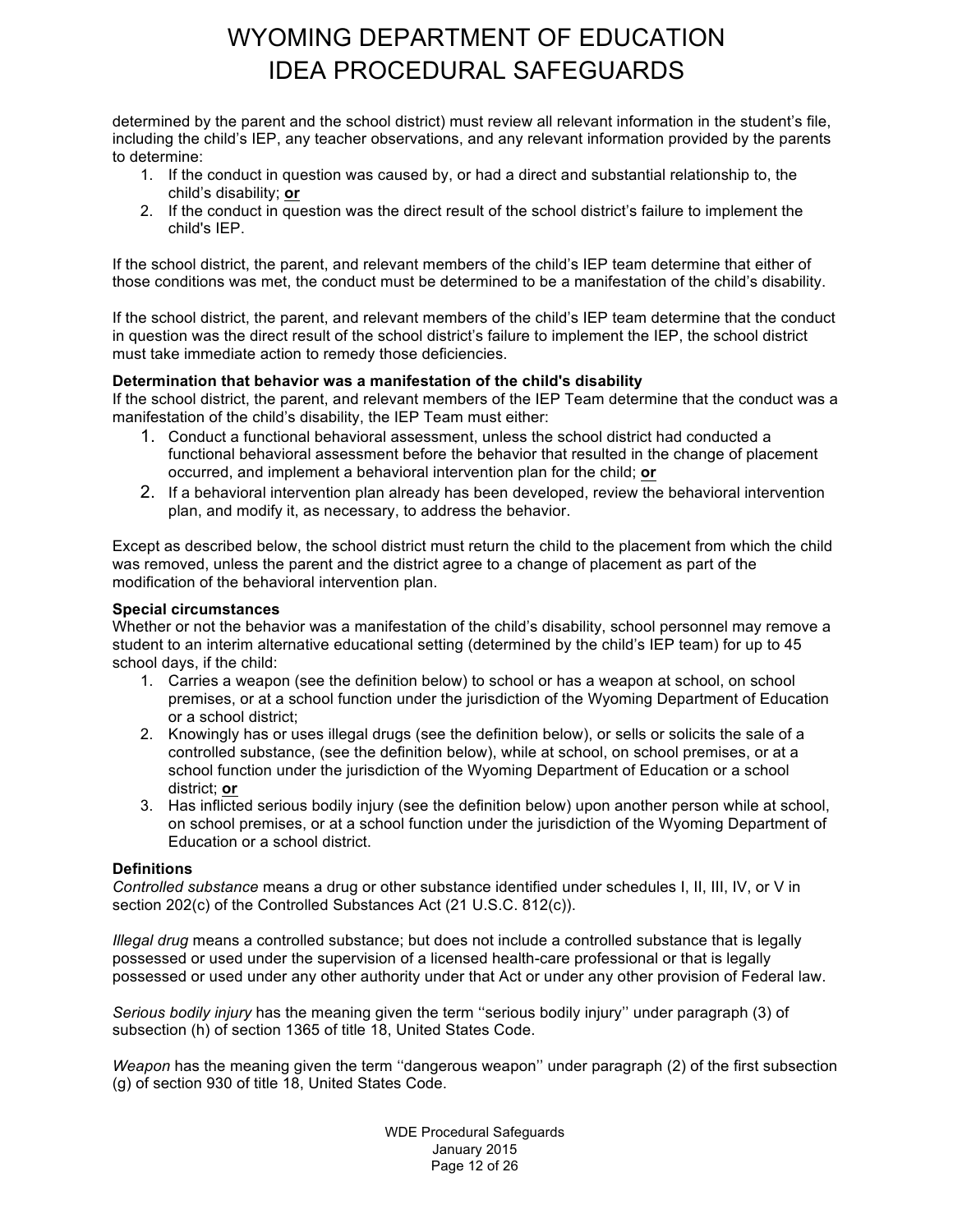#### **Notification**

On the date it makes the decision to make a removal that is a change of placement of the child because of a violation of a code of student conduct, the school district must notify the parents of that decision, and provide the parents with a procedural safeguards notice.

#### **CHANGE OF PLACEMENT BECAUSE OF DISCIPLINARY REMOVALS 34 C.F.R. §300.536**

A removal of a child with a disability from the child's current educational placement is a **change of placement** if:

- 1. The removal is for more than 10 school days in a row; **or**
- 2. The child has been subjected to a series of removals that constitute a pattern because:
	- a. The series of removals total more than 10 school days in a school year;
	- b. The child's behavior is substantially similar to the child's behavior in previous incidents that resulted in the series of removals; **and**
	- c. Of such additional factors as the length of each removal, the total amount of time the child has been removed, and the proximity of the removals to one another.

Whether a pattern of removals constitutes a change of placement is determined on a case-by-case basis by the school district and, if challenged, is subject to review through due process and judicial proceedings.

#### **DETERMINATION OF SETTING 34 C.F.R. §300.531**

The individualized education program (IEP) Team must determine the interim alternative educational setting for removals that are **changes of placement**, and removals under the headings **Additional authority** and **Special circumstances**, above.

#### **APPEAL 34 C.F.R. §300.532**

#### **General**

The parent of a child with a disability may file a request for a due process hearing (see above) if he or she disagrees with:

- 1. Any decision regarding placement made under these discipline provisions; **or**
- 2. The manifestation determination described above.

The school district may file a request for due process hearing (see above) if it believes that maintaining the current placement of the child is substantially likely to result in injury to the child or to others.

#### **Authority of hearing officer**

A hearing officer must conduct the due process hearing and make a decision. The hearing officer may:

- 1. Return the child with a disability to the placement from which the child was removed if the hearing officer determines that the removal was a violation of the requirements described above*,* or that the child's behavior was a manifestation of the child's disability; **or**
- 2. Order a change of placement of the child with a disability to an appropriate interim alternative educational setting for not more than 45 school days if the hearing officer determines that maintaining the current placement of the child is substantially likely to result in injury to the child or to others.

These hearing procedures may be repeated if the school district believes that returning the child to the original placement is substantially likely to result in injury to the child or to others.

Whenever a parent or a school district files a request for a due process hearing, a hearing must be held that meets the requirements described above for due process hearings*,* except as follows:

- 1. The Wyoming Department of Education or school district must arrange **for an expedited due process hearing**, which must occur within **20** school days of the date the hearing is requested and must result in a determination within **10** school days after the hearing.
- 2. Unless the parents and the school district agree in writing to waive the meeting, or agree to use mediation, a resolution meeting must occur within **seven** calendar days of receiving notice of the

WDE Procedural Safeguards January 2015 Page 13 of 26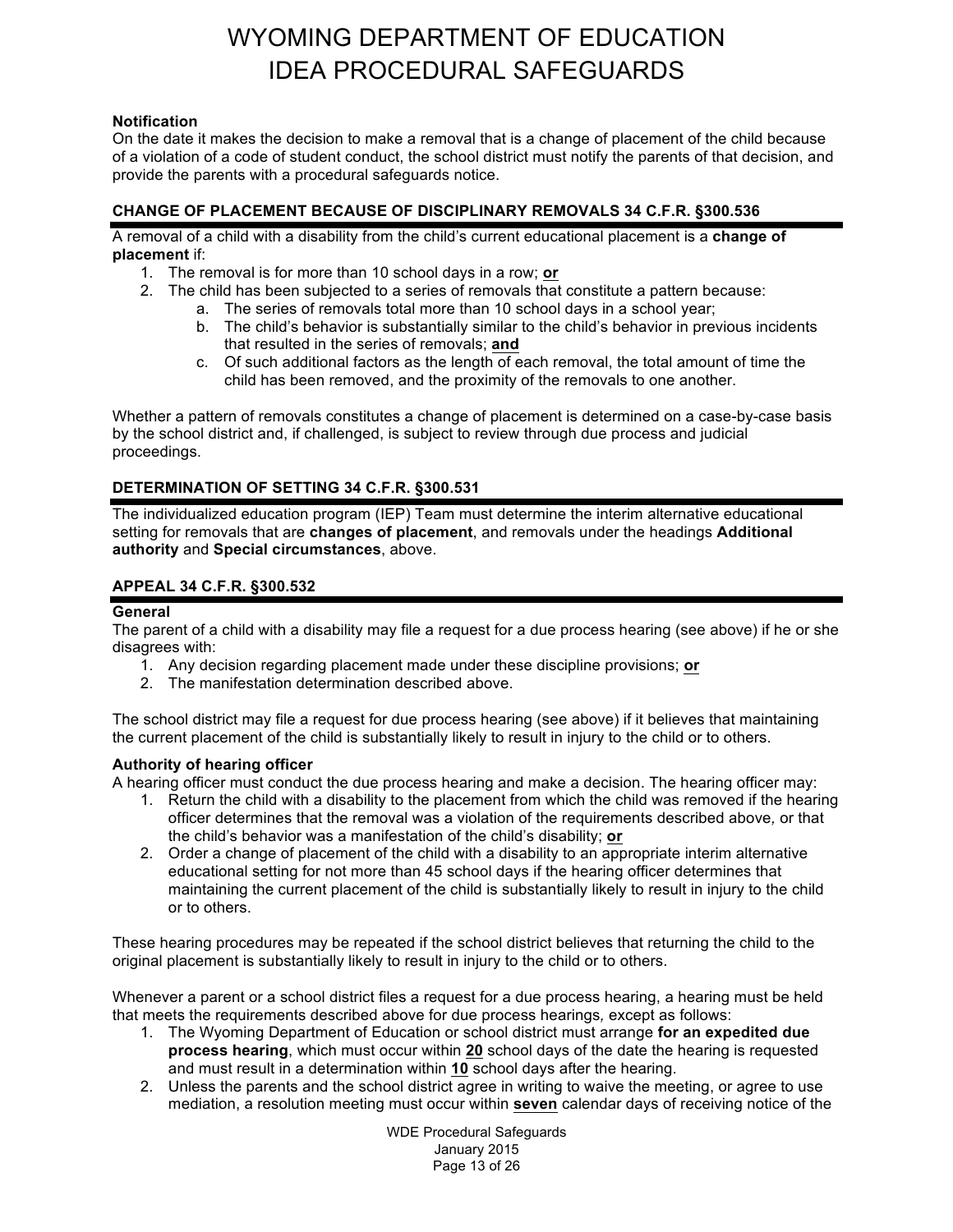request for a due process hearing. The hearing may proceed unless the matter has been resolved to the satisfaction of both parties within **15** calendar days of receipt of the request for due process hearing.

A party may appeal the decision in an expedited due process hearing in the same way as they may for decisions in other due process hearings (see **Appeals**, above).

#### **PLACEMENT DURING APPEALS 34 C.F.R. §300.533**

When, as described above, the parent or school district has filed a request for a due process hearing related to disciplinary matters, the child must (unless the parent and the Wyoming Department of Education or school district agree otherwise) remain in the interim alternative educational setting pending the decision of the hearing officer, or until the expiration of the time period of removal as provided for and described under **Authority of School Personnel**, whichever occurs first.

#### **PROTECTIONS FOR CHILDREN NOT YET ELIGIBLE FOR SPECIAL EDUCATION AND RELATED SERVICES 34 C.F.R. §300.534**

#### **General**

If a child has not been determined eligible for special education and related services and violates a code of student conduct, but the school district had knowledge (as determined below) before the behavior that brought about the disciplinary action occurred, that the child was a child with a disability, then the child may assert any of the protections described in this notice.

#### **Basis of knowledge for disciplinary matters**

A school district must be deemed to have knowledge that a child is a child with a disability if, before the behavior that brought about the disciplinary action occurred if:

- 1. The parent of the child expressed concern in writing that the child is in need of special education and related services to supervisory or administrative personnel of the appropriate educational agency, or a teacher of the child;
- 2. The parent requested an evaluation related to eligibility for special education and related services under Part B of the IDEA; **or**
- 3. The child's teacher or other school district personnel expressed specific concerns about a pattern of behavior demonstrated by the child directly to the school district's director of special education or to other supervisory personnel of the school district.

#### **Exception**

A school district would not be deemed to have such knowledge if:

- 1. The child's parent has not allowed an evaluation of the child or refused special education services; **or**
- 2. The child has been evaluated and determined to not be a child with a disability under Part B of the IDEA.

#### **Conditions that apply if there is no basis of knowledge**

If prior to taking disciplinary measures against the child, a school district does not have knowledge that a child is a child with a disability as described above, the child may be subjected to the disciplinary measures that are applied to children without disabilities who engaged in comparable behaviors.

However, if a request is made for an evaluation of a child during the time period in which the child is subjected to disciplinary measures, the evaluation must be conducted in an expedited manner.

Until the evaluation is completed, the child remains in the educational placement determined by school authorities, which can include suspension or expulsion without educational services.

If the child is determined to be a child with a disability, taking into consideration information from the evaluation conducted by the school district, and information provided by the parents, the school district must provide special education and related services in accordance with Part B of the IDEA, including the disciplinary requirements described above.

> WDE Procedural Safeguards January 2015 Page 14 of 26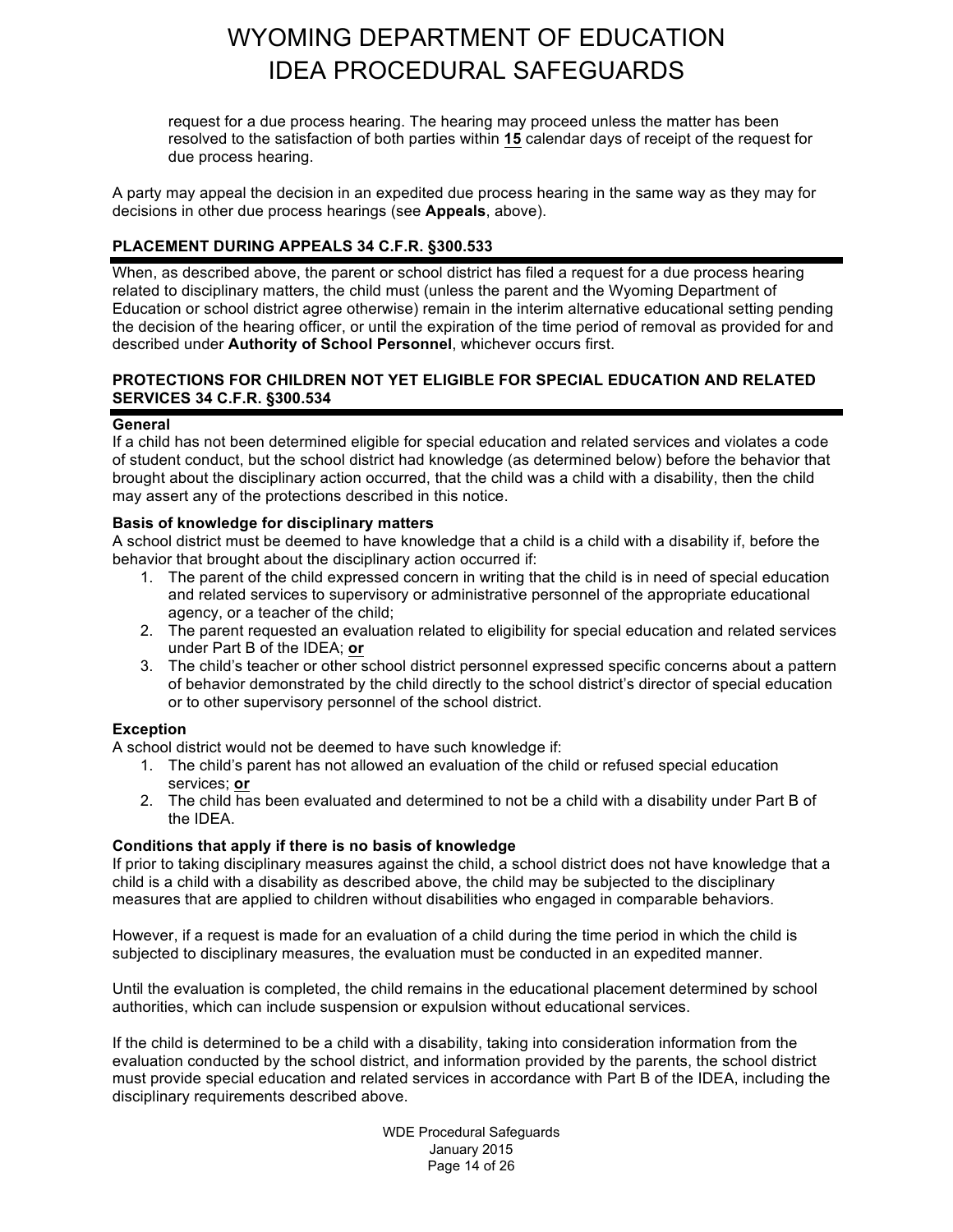#### **REFERRAL TO AND ACTION BY LAW ENFORCEMENT AND JUDICIAL AUTHORITIES 34 C.F.R. §300.535**

#### **Referral to law enforcement**

Part B of the IDEA does not:

- 1. Prohibit an agency from reporting a crime committed by a child with a disability to appropriate authorities; **or**
- 2. Prevent State law enforcement and judicial authorities from exercising their responsibilities with regard to the application of Federal and State law to crimes committed by a child with a disability.

#### **Transmittal of records**

If a school district reports a crime committed by a child with a disability, the school district:

- 1. Must ensure that copies of the child's special education and disciplinary records are transmitted for consideration by the authorities to whom the agency reports the crime; **and**
- 2. May transmit copies of the child's special education and disciplinary records only to the extent permitted by the Family Educational Rights and Privacy Act (FERPA).

### **STATE COMPLAINT PROCEDURES**

#### **DIFFERENCE BETWEEN DUE PROCESS HEARING AND STATE COMPLAINT PROCEDURES**

The regulations for Part B of IDEA set forth separate procedures for a State complaint and a due process hearing request. Any individual or organization may file a State complaint alleging a violation of any Part B requirement by a school district, the Wyoming Department of Education, or any other public agency. Only you or a school district may file a request for due process on any matter relating to a proposal or a refusal to initiate or change the identification, evaluation or educational placement, or the provision of a free appropriate public education (FAPE) of your child. While staff of the Wyoming Department of Education generally must resolve a State complaint within a 60-calendar-day timeline, unless the timeline is properly extended, an impartial due process hearing officer must hear a due process hearing (if not resolved through a resolution meeting or through mediation) and issue a written decision within 45 calendar-days after the end of the resolution period, unless the hearing officer grants a specific extension of the timeline at your request or the school district's request. The State complaint and due process procedures are described more fully below.

#### **ADOPTION OF STATE COMPLAINT PROCEDURES 34 C.F.R. §300.151**

#### **General**

The Wyoming Department of Education must have written procedures for:

- 1. Resolving any complaint, including a complaint filed by an organization or individual from another State;
- 2. The filing of a complaint with the Wyoming Department of Education; **and**
- 3. Widely disseminating the State complaint procedures to parents and other interested individuals, including parent training and information centers, protection and advocacy agencies, independent living centers, and other appropriate entities.

#### **Remedies for denial of appropriate services**

In resolving a State complaint in which the Wyoming Department of Education has found a failure to provide appropriate services, the Wyoming Department of Education must address:

- 1. The failure to provide appropriate services, including corrective action appropriate to address the needs of the child; **and**
- 2. Appropriate future provision of services for all children with disabilities.

#### **MINIMUM STATE COMPLAINT PROCEDURES 34 C.F.R. §300.152**

#### **Time limit; minimum procedures**

WDE Procedural Safeguards January 2015 Page 15 of 26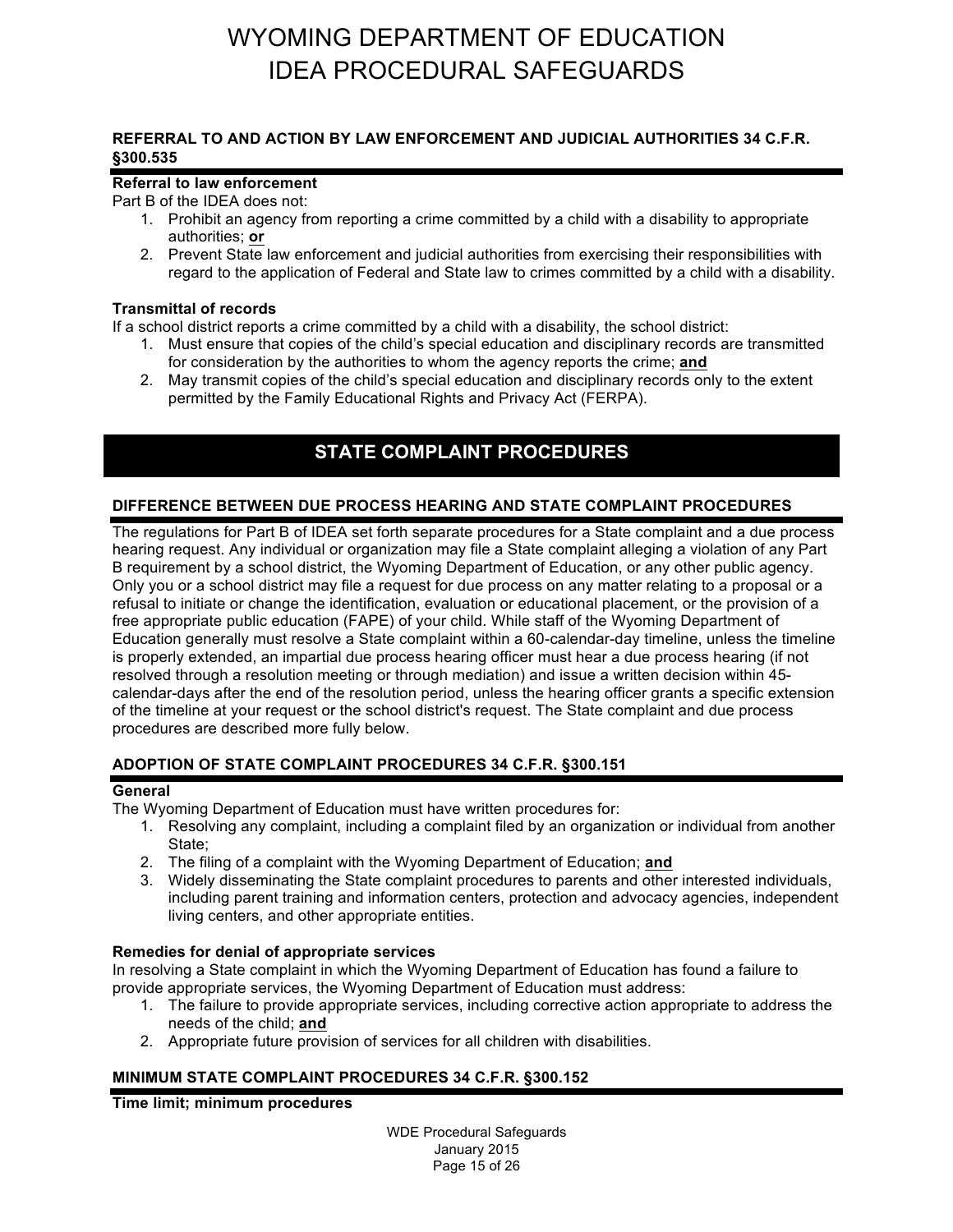The Wyoming Department of Education must include in its State complaint procedures a time limit of 60 calendar days after a complaint is filed to:

- 1. Carry out an independent on-site investigation, if the Wyoming Department of Education determines that an investigation is necessary;
- 2. Give the complainant the opportunity to submit additional information, either orally or in writing, about the allegations in the complaint;
- 3. Provide the school district or other public agency with the opportunity to respond to the complaint, including, at a minimum: (a) at the option of the agency, a proposal to resolve the complaint; **and** (b) an opportunity for a parent who has filed a complaint and the agency to agree voluntarily to engage in mediation;
- 4. Review all relevant information and make an independent determination as to whether the school district or other public agency is violating a requirement of Part B of the IDEA; **and**
- 5. Issue a written decision to the complainant that addresses each allegation in the complaint and contains: (a) findings of fact and conclusions; **and** (b) the reasons for the Wyoming Department of Education's final decision.

### **Time extension; final decision; implementation**

The Wyoming Department of Education's procedures also must:

- 1. Permit an extension of the 60 calendar-day time limit only if: (a) exceptional circumstances exist with respect to a particular State complaint; **or** (b) the parent and the school district or other public agency involved voluntarily agree to extend the time to resolve the matter through mediation or alternative means of dispute resolution, if available in the State.
- 2. Include procedures for effective implementation of the Wyoming Department of Education's final decision, if needed, including: (a) technical assistance activities; (b) negotiations; **and** (c) corrective actions to achieve compliance.

#### **State complaints and due process hearings**

If a written State complaint is received that is also the subject of a due process hearing or the State complaint contains multiple issues of which one or more are part of such a hearing, the WDE must set aside the State complaint, or any part of the State complaint that is being addressed in the due process hearing until the hearing is over. Any issue in the State complaint that is not a part of the due process hearing must be resolved using the time limit and procedures described above.

If an issue raised in a State complaint has previously been decided in a due process hearing involving the same parties (you and the school district), then the due process hearing decision is binding on that issue and the Wyoming Department of Education must inform the complainant that the decision is binding.

A complaint alleging a school district's or other public agency's failure to implement a due process hearing decision must be resolved by the Wyoming Department of Education.

#### **FILING A COMPLAINT 34 C.F.R. §300.153**

An organization or individual may file a signed written State complaint under the procedures described above.

The State complaint must include:

- 1. A statement that a school district or other public agency has violated a requirement of Part B of the IDEA or its regulations;
- 2. The facts on which the statement is based;
- 3. The signature and contact information for the complainant; **and**
- 4. If alleging violations regarding a specific child:
	- a. The name of the child and address of the residence of the child;
	- b. The name of the school the child is attending;
	- c. In the case of a homeless child or youth, available contact information for the child, and the name of the school the child is attending;

WDE Procedural Safeguards January 2015 Page 16 of 26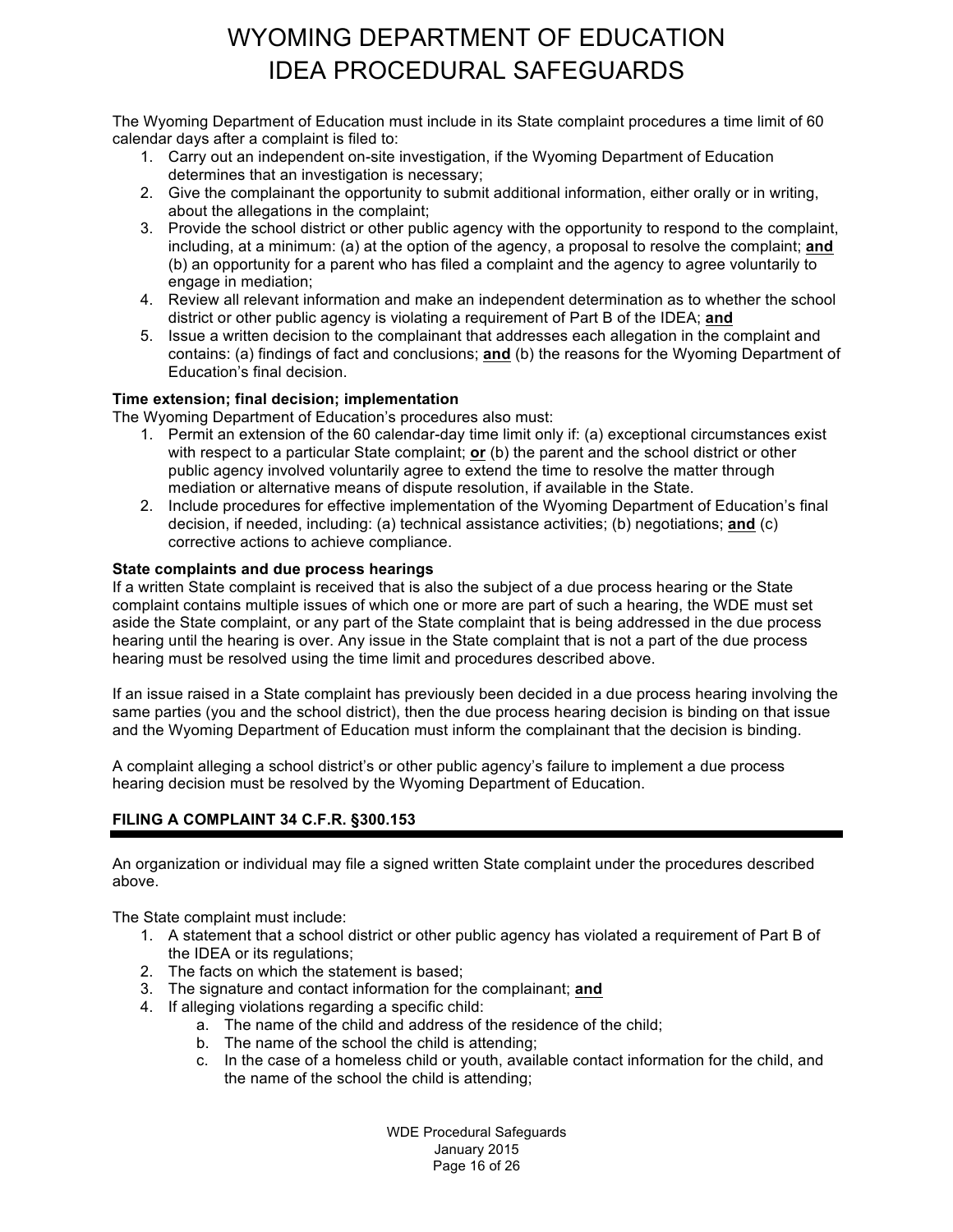- d. A description of the nature of the problem of the child, including facts relating to the problem; **and**
- e. A proposed resolution of the problem to the extent known and available to the party filing the complaint at the time the complaint is filed.

The complaint must allege a violation that occurred not more than **one year** prior to the date that the complaint is received.

The party filing the State complaint must forward a copy of the complaint to the school district or other public agency serving the child at the same time the party files the complaint with the Wyoming Department of Education.

### **DUE PROCESS HEARING PROCEDURES DISPUTE RESOLUTION PROCEDURES**

#### **MEDIATION 34 C.F.R. §300.506**

#### **General**

The school district must make mediation available to allow you and the school district to resolve disagreements involving any matter under Part B of the IDEA, including matters arising prior to the filing of a request for a due process hearing. Thus, mediation is available to resolve disputes under Part B of the IDEA, whether or not you have filed a due process hearing request.

#### **Requirements**

WDE must ensure that the mediation process:

- 1. Is voluntary on your part and the school district's part;
- 2. Is not used to deny or delay your right to a due process hearing, or to deny any other rights you have under Part B of the IDEA; **and**
- 3. Is conducted by a qualified and impartial mediator who is trained in effective mediation techniques.

The school district may develop procedures that offer parents and schools that choose not to use the mediation process, an opportunity to meet, at a time and location convenient to you, with a disinterested party:

- 1. Who is under contract with an appropriate alternative dispute resolution entity, or a parent training and information center or community parent resource center in the State; **and**
- 2. Who would explain the benefits and encourage the use of the mediation process to you.

The State must have a list of people who are qualified mediators and know the laws and regulations relating to the provision of special education and related services. The Wyoming Department of Education must select mediators on a random, rotational, or other impartial basis. The State is responsible for the cost of the mediation process, including the costs of meetings. Each meeting in the mediation process must be scheduled in a timely manner and held at a place that is convenient for you and the school district.

If you and the school district resolve a dispute through the mediation process, both parties must enter into a legally binding agreement that sets forth the resolution and that:

- 1. States that all discussions that happened during the mediation process will remain confidential and may not be used as evidence in any subsequent due process hearing or civil proceeding; **and**
- 2. Is signed by both you and a representative of the school district who has the authority to bind the school district.

A written, signed mediation agreement is enforceable in any State court of competent jurisdiction (a court that has the authority under State law to hear this type of case) or in a district court of the United States.

> WDE Procedural Safeguards January 2015 Page 17 of 26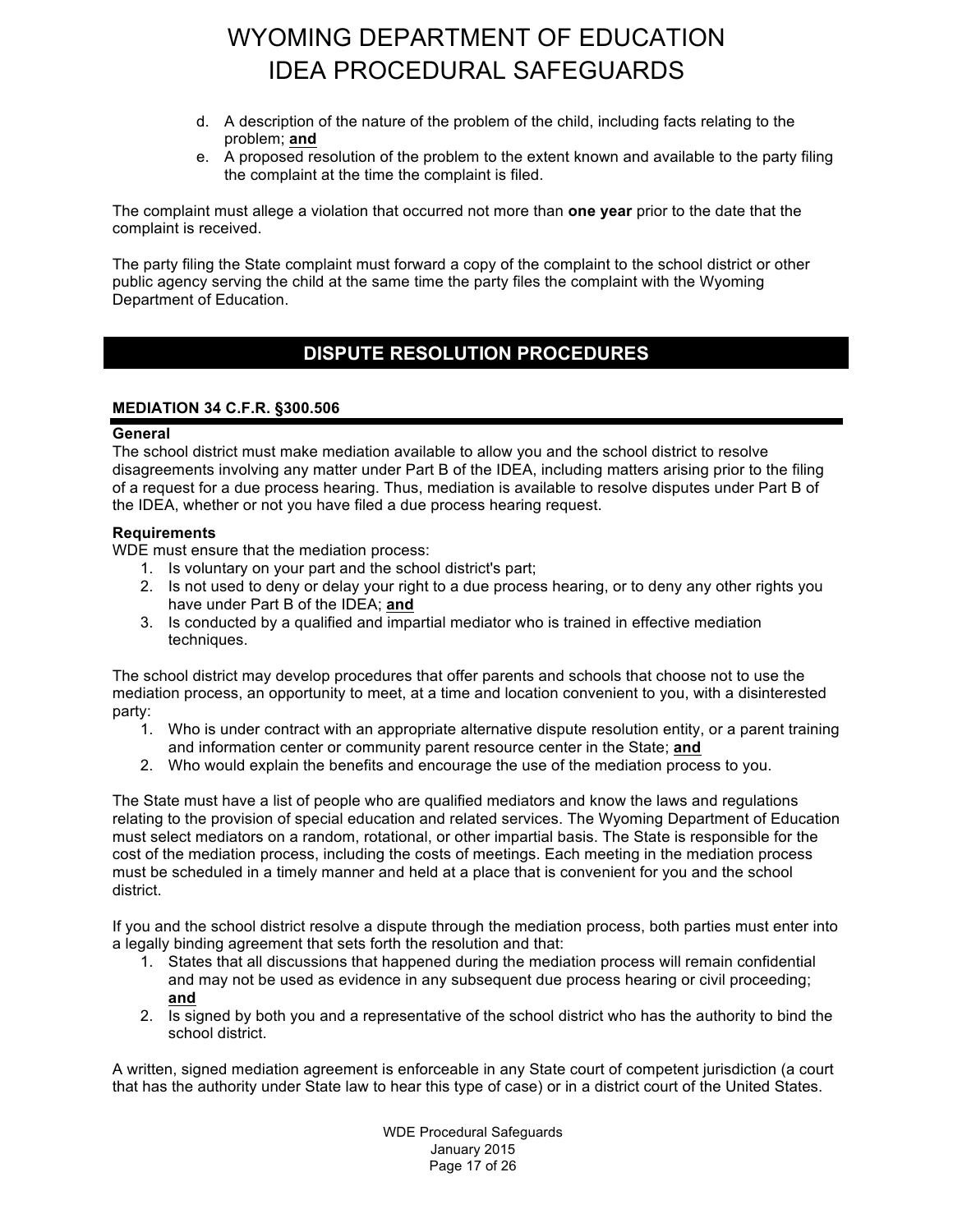Discussions that happened during the mediation process must be confidential. They cannot be used as evidence in any future due process hearing or civil proceeding of any Federal court or State court of a State receiving assistance under Part B of IDEA.

#### **Impartiality of mediator**

The mediator:

- 1. May not be an employee of the Wyoming Department of Education or the school district that is involved in the education or care of your child; **and**
- 2. Must not have a personal or professional interest which conflicts with the mediator's objectivity.

A person who otherwise qualifies as a mediator is not an employee of a school district or State agency solely because he or she is paid by the agency or school district to serve as a mediator.

#### **MODEL FORMS 34 C.F.R. §300.509**

The Wyoming Department of Education must develop model forms to help you file a request for a due process hearing and a State complaint. The State of Wyoming does not require you to use these model forms. In fact, you do not need to use the model form or any form, so long as the request contains the required information for filing a request for a due process hearing or a State complaint.

#### **FILING A REQUEST FOR A PROCESS HEARING 34 C.F.R. §300.507**

#### **General**

You or the school district may file a request for a due process hearing on any matter relating to a proposal or a refusal to initiate or change the identification, evaluation or educational placement of your child, or the provision of a free appropriate public education (FAPE) to your child.

The due process hearing request must allege a violation that happened not more than **two years** before you or the school district knew or should have known about the alleged action that forms the basis of the due process hearing request.

The above timeline does not apply to you if you could not file a request for a due process hearing within the timeline because:

- 1. The school district specifically misrepresented that it had resolved the issues identified in the request for a due process hearing; **or**
- 2. The school district withheld information from you that it was required to provide you under Part B of the IDEA.

#### **Information for parents**

The school district must inform you of any free or low-cost legal and other relevant services available in the area if you request the information, **or** if you or the school district file a request for a due process hearing.

#### **REQUEST FOR A DUE PROCESS HEARING 34 C.F.R. §300.508**

#### **General**

In order to request a hearing, you or the school district (or your attorney or the school district's attorney) must submit a request for a due process hearing to the other party. That request for a due process hearing must contain all of the content listed below and must be kept confidential.

You or the school district, whichever one filed the complaint, must also provide the Wyoming Department of Education with a copy of the request for a due process hearing.

#### **Content of the request**

The request for a due process hearing must include:

- 1. The name of the child;
- 2. The address of the child's residence;
- 3. The name of the child's school;

WDE Procedural Safeguards January 2015 Page 18 of 26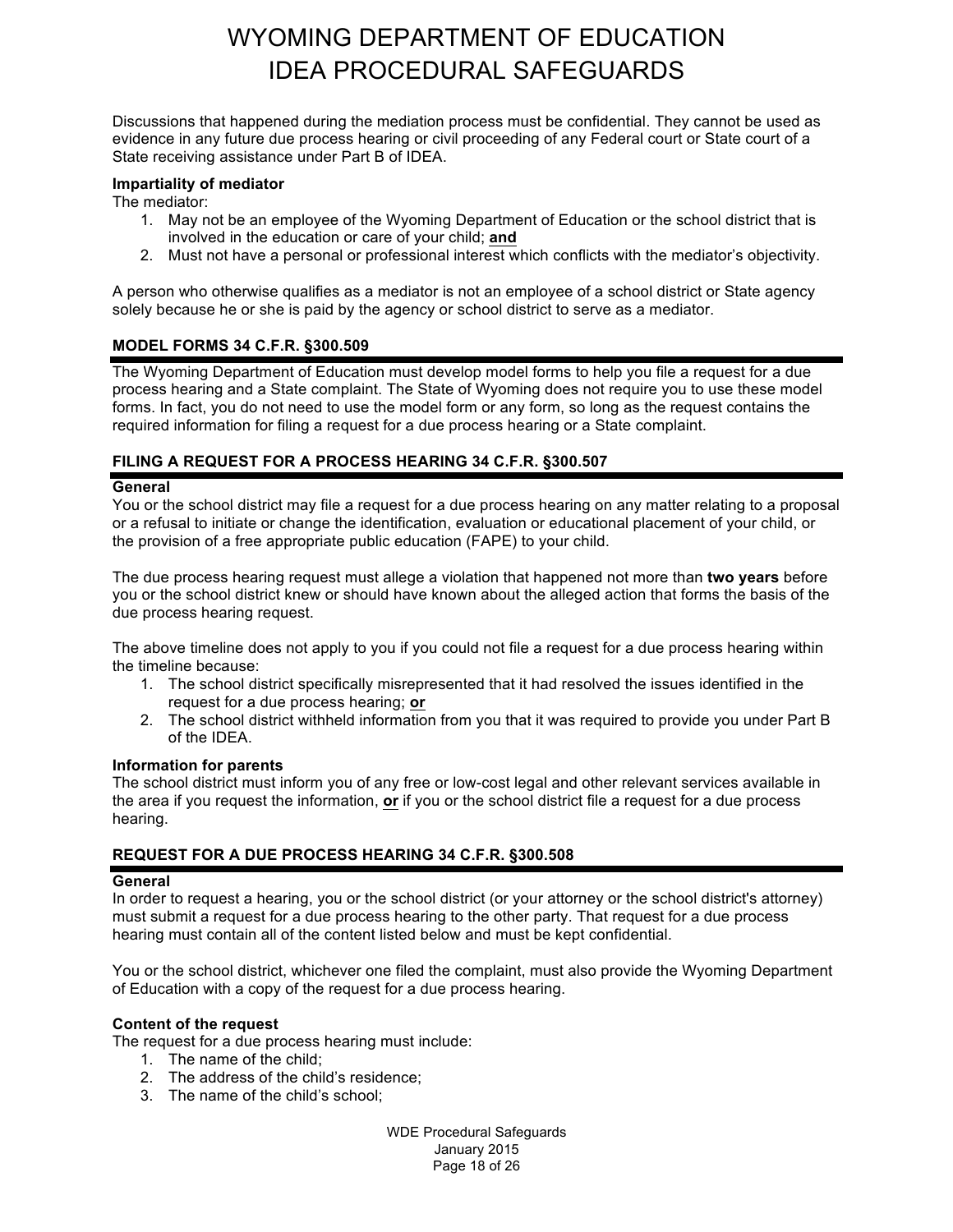- 4. If the child is a homeless child or youth, the child's contact information and the name of the child's school;
- 5. A description of the nature of the problem of the child relating to the proposed or refused action, including facts relating to the problem; **and**
- 6. A proposed resolution of the problem to the extent known and available to you or the school district at the time.

#### **Notice required before a hearing on a due process request**

You or the school district may not have a due process hearing until you or the school district (or your attorney or the school district's attorney), files a request for a due process hearing that includes the information listed above.

#### **Sufficiency of request for a due process hearing**

In order for a request for a due process hearing to go forward, it must be considered sufficient. The request for a due process hearing will be considered sufficient (to have met the content requirements above) unless the party receiving the request for a due process hearing (you or the school district) notifies the hearing officer and the other party in writing, within 15 calendar days of receiving the request for a due process hearing, that the receiving party believes that the request for a due process hearing does not meet the requirements listed above.

Within five calendar days of receiving the notification the receiving party (you or the school district) considers a request for a due process hearing insufficient, the hearing officer must decide if the request for a due process hearing meets the requirements listed above, and notify you and the school district in writing immediately.

#### **Amendment of a due process hearing request**

You or the school district may make changes to the due process hearing request only if:

- 1. The other party approves of the changes in writing and is given the chance to resolve the concerns in the due process hearing request through a resolution meeting; **or**
- 2. By no later than five days before the due process hearing begins, the hearing officer grants permission for the changes.

If the complaining party (you or the school district) makes changes to the request for a due process hearing, the timelines for the resolution meeting (within 15 calendar days of receiving the complaint) and the time period for resolution (within 30 calendar days of receiving the request for a due process hearing) start again on the date the amended request for a due process hearing is filed.

#### **Local educational agency (LEA) or school district response to a request for a due process hearing**

If the school district has not sent a prior written notice to you regarding the subject matter contained in your request for a due process hearing, the school district must, within 10 calendar days of receiving the request for a due process hearing, send to you a response that includes:

- 1. An explanation of why the school district proposed or refused to take the action raised in the request for a due process hearing;
- 2. A description of other options that your child's individualized education program (IEP) team considered and the reasons why those options were rejected;
- 3. A description of each evaluation procedure, assessment, record, or report the school district used as the basis for the proposed or refused action; **and**
- 4. A description of the other factors that are relevant to the school district's proposed or refused action.

Providing the information in items 1-4 above does not prevent the school district from asserting that your request for a due process hearing was insufficient.

#### **Other party response to a request for a due process hearing**

WDE Procedural Safeguards January 2015 Page 19 of 26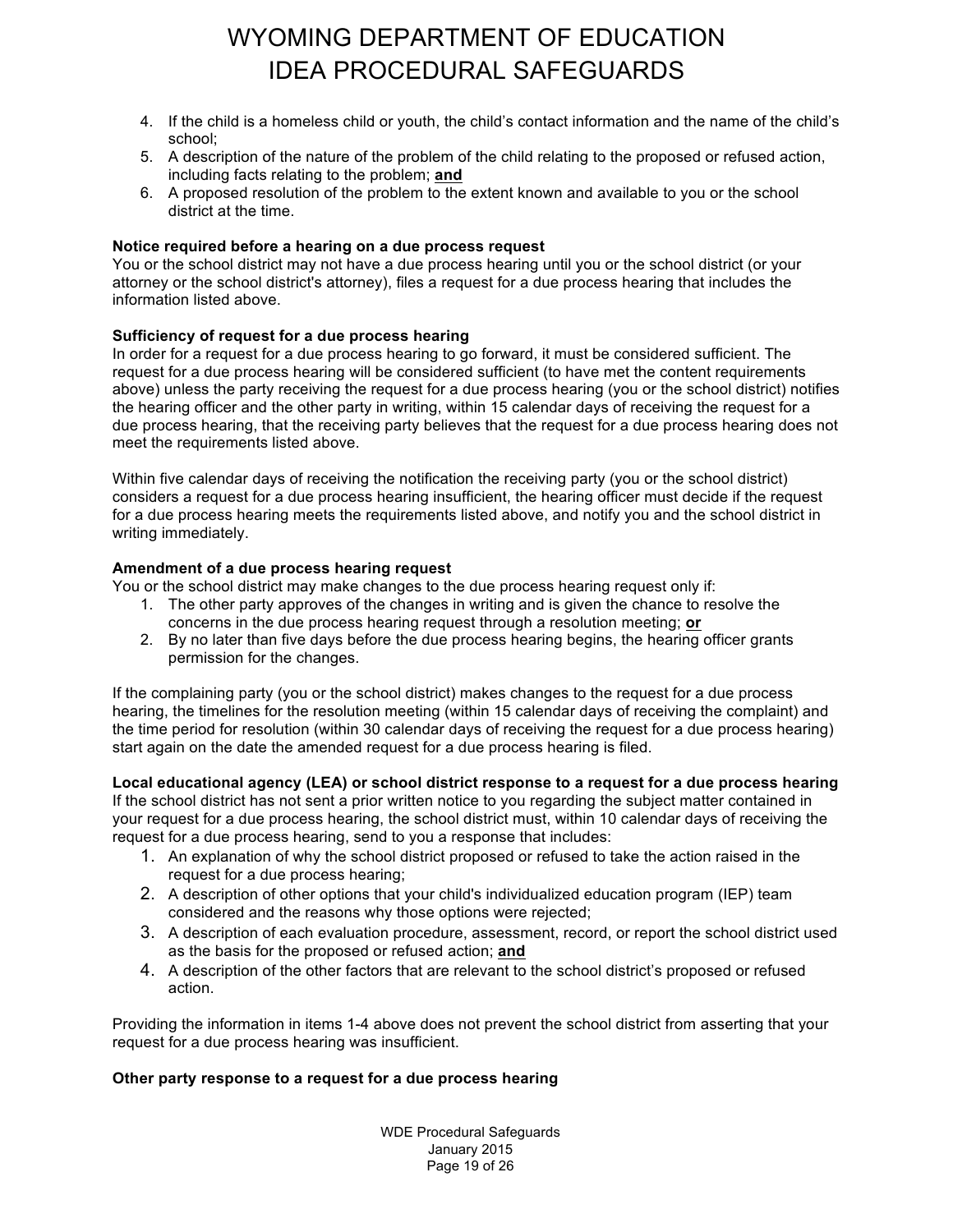Except as stated immediately above, the party receiving a request for a due process hearing must, within 10 calendar days of receiving the request for a due process hearing, send the other party a response that specifically addresses the issues in the request for a due process hearing.

#### **THE CHILD'S PLACEMENT WHILE THE DUE PROCESS HEARING IS PENDING 34 C.F.R. §300.518**

Except as provided under **PROCEDURES FOR DISCIPLINING CHILDREN WITH DISABILITIES,** once a request for a due process hearing is sent to the other party, during the resolution process time period, and while waiting for the decision of any impartial due process hearing or court proceeding, unless you and the State or school district agree otherwise, your child must remain in his or her current educational placement.

If the request for a due process hearing involves an application for initial admission to public school, your child, with your consent, must be placed in the regular public school program until the completion of all such proceedings.

If the request for a due process hearing involves an application for initial services under Part B of the IDEA for a child who is transitioning from being served under Part C of the IDEA to Part B of the IDEA and who is no longer eligible for Part C services because the child has turned three, the school district is not required to provide the Part C services that the child has been receiving. If the child is found eligible under Part B of the IDEA and you consent for the child to receive special education and related services for the first time, then, pending the outcome of the proceedings, the school district must provide those special education and related services that are not in dispute (those which you and the school district both agree upon).

#### **RESOLUTION PROCESS 34 C.F.R. §300.510**

#### **Resolution meeting**

Within 15 calendar days of receiving notice of your request for a due process hearing, and before the due process hearing begins, the school district must convene a meeting with you and the relevant member or members of the individualized education program (IEP) team who have specific knowledge of the facts identified in your request for a due process hearing.

The meeting:

- 1. Must include a representative of the school district who has decision-making authority on behalf of the school district; **and**
- 2. May not include an attorney of the school district unless you are accompanied by an attorney.

You and the school district determine the relevant members of the IEP Team to attend the meeting.

The purpose of the meeting is for you to discuss your request for a due process hearing, and the facts that form the basis of the request for a due process hearing, so that the school district has the opportunity to resolve the dispute.

The resolution meeting is not necessary if:

- 1. You and the school district agree in writing to waive the meeting; **or**
- 2. You and the school district agree to use the mediation process.

#### **Resolution period**

If the school district has not resolved the request for a due process hearing to your satisfaction within 30 calendar days of the receipt of the request for a due process hearing (during the time period for the resolution process), the due process hearing may occur.

The 45-calendar-day timeline for issuing a final decision begins at the expiration of the 30-calendar-day resolution period, with certain exceptions for adjustments made to the 30-calendar-day resolution period, as described below.

> WDE Procedural Safeguards January 2015 Page 20 of 26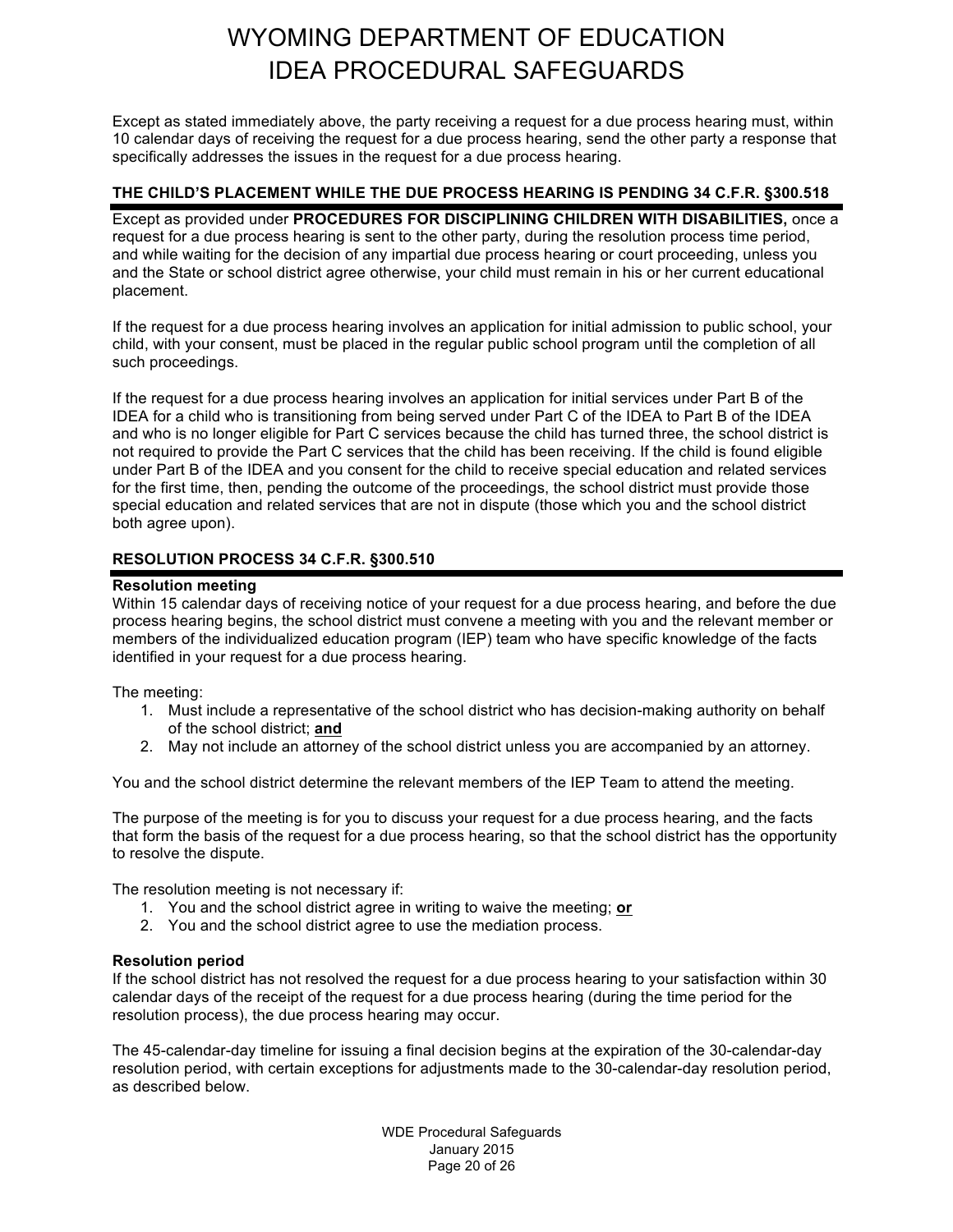Except where you and the school district have both agreed to waive the resolution process or to use mediation, your failure to participate in the resolution meeting will delay the timelines for the resolution process and due process hearing until you agree to participate in a meeting.

If after making reasonable efforts and documenting such efforts, the school district is not able to obtain your participation in the resolution meeting, the school district may, at the end of the 30-calendar-day resolution period, request that a hearing officer dismiss your request for a due process hearing.

Documentation of such efforts must include a record of the school district's attempts to arrange a mutually agreed upon time and place, such as:

- 1. Detailed records of telephone calls made or attempted and the results of those calls;
- 2. Copies of correspondence sent to you and any responses received; **and**
- 3. Detailed records of visits made to your home or place of employment and the results of those visits.

If the school district fails to hold the resolution meeting within 15 calendar days of receiving notice of your request for a due process hearing **or** fails to participate in the resolution meeting, you may ask a hearing officer to order that the 45-calendar-day due process hearing timeline begin.

#### **Adjustments to the 30-calendar-day resolution period**

If you and the school district, agree in writing to waive the resolution meeting, then the 45-calendar-day timeline for the due process hearing starts the next day.

After the start of mediation or the resolution meeting and before the end of the 30-calendar-day resolution period, if you and the school district, agree in writing that no agreement is possible, then the 45-calendarday timeline for the due process hearing starts the next day.

If you and the school district agree to use the mediation process, at the end of the 30-calendar-day resolution period, both parties can agree in writing to continue the mediation until an agreement is reached. However, if either you or the school district withdraw from the mediation process, then the 45 calendar-day timeline for the due process hearing starts the next day.

#### **Written settlement agreement**

If a resolution to the dispute is reached at the resolution meeting, you and the school district must enter into a legally binding agreement that is:

- 1. Signed by you and a representative of the school district who has the authority to bind the school district; **and**
- 2. Enforceable in any state court of competent jurisdiction (a state court that has authority to hear this type of case) or in a district court of the United States.

#### **Agreement review period**

If you and the school district enter into an agreement as a result of a resolution meeting, either party may void the agreement within 3 business days of the time that both you and the school district signed the agreement.

### **DUE PROCESS PROCEDURES**

#### **IMPARTIAL DUE PROCESS HEARING 34 C.F.R. §300.511**

WDE Procedural Safeguards January 2015 Page 21 of 26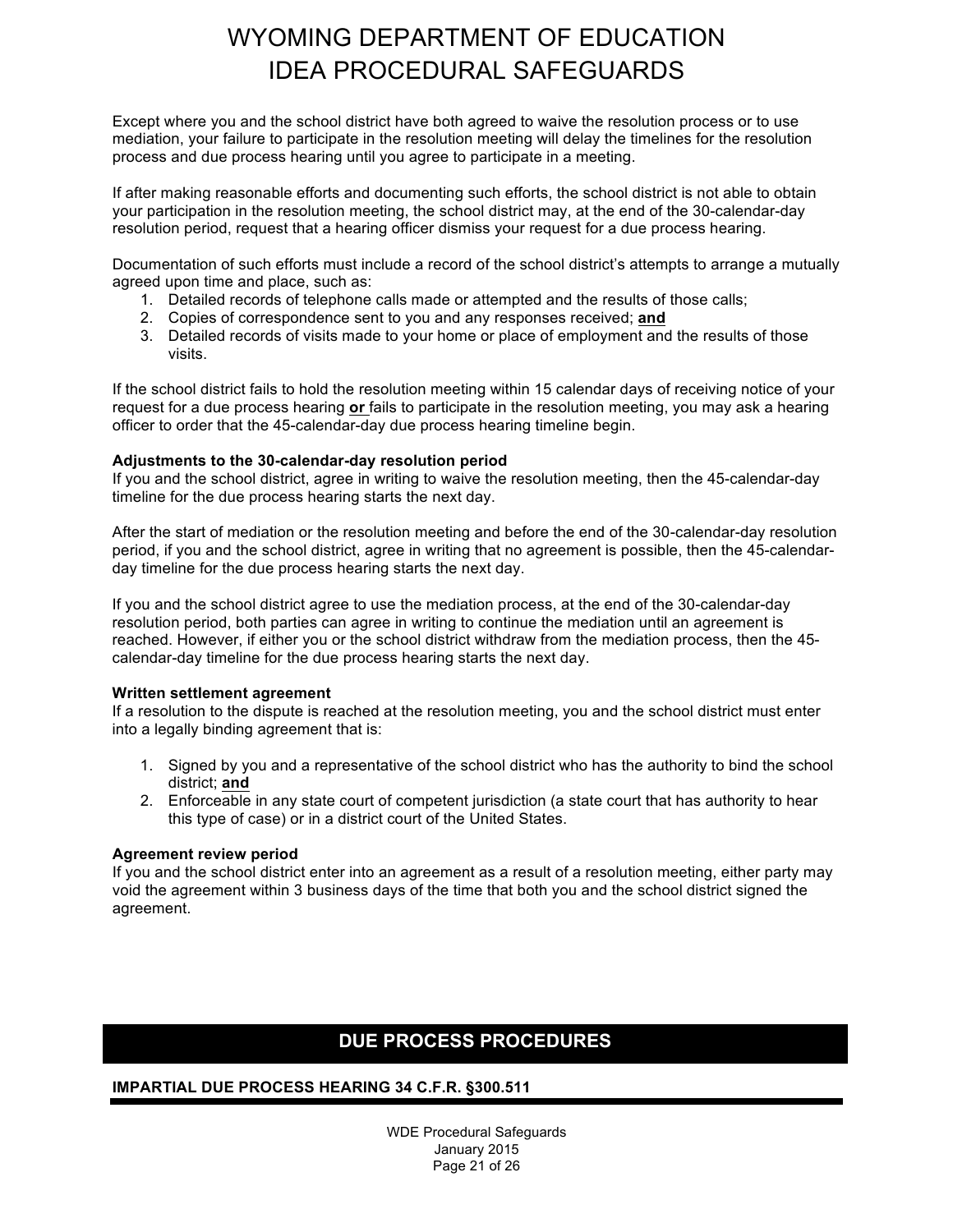#### **General**

Whenever a request for a due process hearing is filed, you or the school district involved in the dispute must have an opportunity for an impartial due process hearing.

#### **Impartial hearing officer**

At a minimum, a hearing officer:

- 1. Must not be an employee of the Wyoming Department of Education or the school district that is involved in the education or care of the child. However, a person is not an employee of the agency solely because he/she is paid by the agency to serve as a hearing officer;
- 2. Must not have a personal or professional interest that conflicts with the hearing officer's objectivity in the hearing;
- 3. Must be knowledgeable and understand the provisions of the IDEA, and Federal and State regulations pertaining to the IDEA, and legal interpretations of the IDEA by Federal and State courts; **and**
- 4. Must have the knowledge and ability to conduct hearings, and to make and write decisions, consistent with appropriate, standard legal practice.

The Wyoming Department of Education must keep a list of those persons who serve as hearing officers that includes a statement of the qualifications of each hearing officer.

#### **Subject matter of a due process hearing**

The party (you or the school district) that requests the due process hearing may not raise issues at the due process hearing that were not addressed in the request for a due process hearing, unless the other party agrees.

#### **HEARING RIGHTS 34 C.F.R. §300.512**

#### **General**

Any party to a due process hearing (including a hearing relating to disciplinary procedures) has the right to:

- 1. Be accompanied and advised by a lawyer and/or persons with special knowledge or training regarding the problems of children with disabilities, except that whether parties have the right to be represented by nonattorneys at due process hearings is determined by Wyoming law;
- 2. Present evidence and confront, cross-examine, and require the attendance of witnesses;
- 3. Prohibit the introduction of any evidence at the hearing that has not been disclosed to that party at least five business days before the hearing;
- 4. Obtain a written, or, at your option, electronic, word-for-word record of the hearing; **and**
- 5. Obtain written, or, at your option, electronic findings of fact and decisions.

#### **Additional disclosure of information**

At least five business days prior to a due process hearing, you and the school district must disclose to each other all evaluations completed by that date and recommendations based on those evaluations that you or the school district intend to use at the hearing.

A hearing officer may prevent any party that fails to comply with this requirement from introducing the relevant evaluation or recommendation at the hearing without the consent of the other party.

#### **Parental rights at hearings**

You must be given the right to:

- 1. Have your child present;
- 2. Open the hearing to the public; **and**
- 3. Have the record of the hearing, the findings of fact and decisions provided to you at no cost.

#### **HEARING DECISIONS 34 C.F.R. §300.513**

**Decision of hearing officer** 

WDE Procedural Safeguards January 2015 Page 22 of 26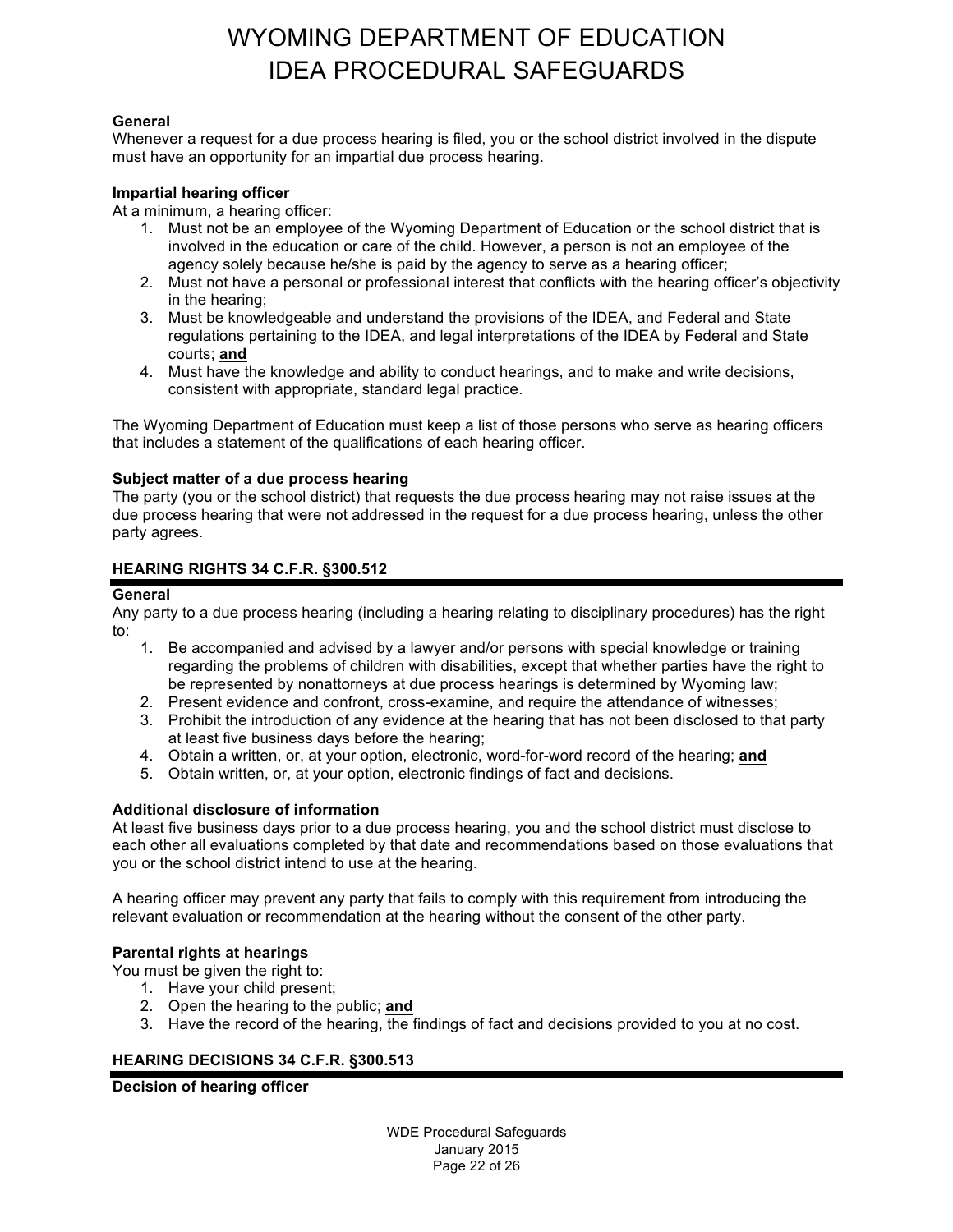A hearing officer's decision on whether your child received a free appropriate public education (FAPE) must be based on substantive grounds.

In matters alleging a procedural violation, a hearing officer may find that your child did not receive FAPE only if the procedural inadequacies:

- 1. Interfered with your child's right to a free appropriate public education (FAPE);
- 2. Significantly interfered with your opportunity to participate in the decision-making process regarding the provision of a free appropriate public education (FAPE) to your child; **or**
- 3. Caused a deprivation of an educational benefit.

#### **Construction clause**

None of the provisions described above can be interpreted to prevent a hearing officer from ordering a school district to comply with the requirements in the procedural safeguards section of the Federal regulations under Part B of the IDEA (34 C.F.R. §§300.500 through 300.536).

#### **Separate request for a due process hearing**

Nothing in the procedural safeguards section of the Federal regulations under Part B of the IDEA (34 C.F.R. §§300.500 through 300.536) can be interpreted to prevent you from filing a separate request for a due process hearing on an issue separate from a request for a due process hearing already filed.

#### **Findings and decision to advisory panel and general public**

The Wyoming Department of Education, after deleting any personally identifiable information, must:

- 1. Provide the findings and decisions in the due process hearing or appeal to the State special education advisory panel; **and**
- 2. Make those findings and decisions available to the public.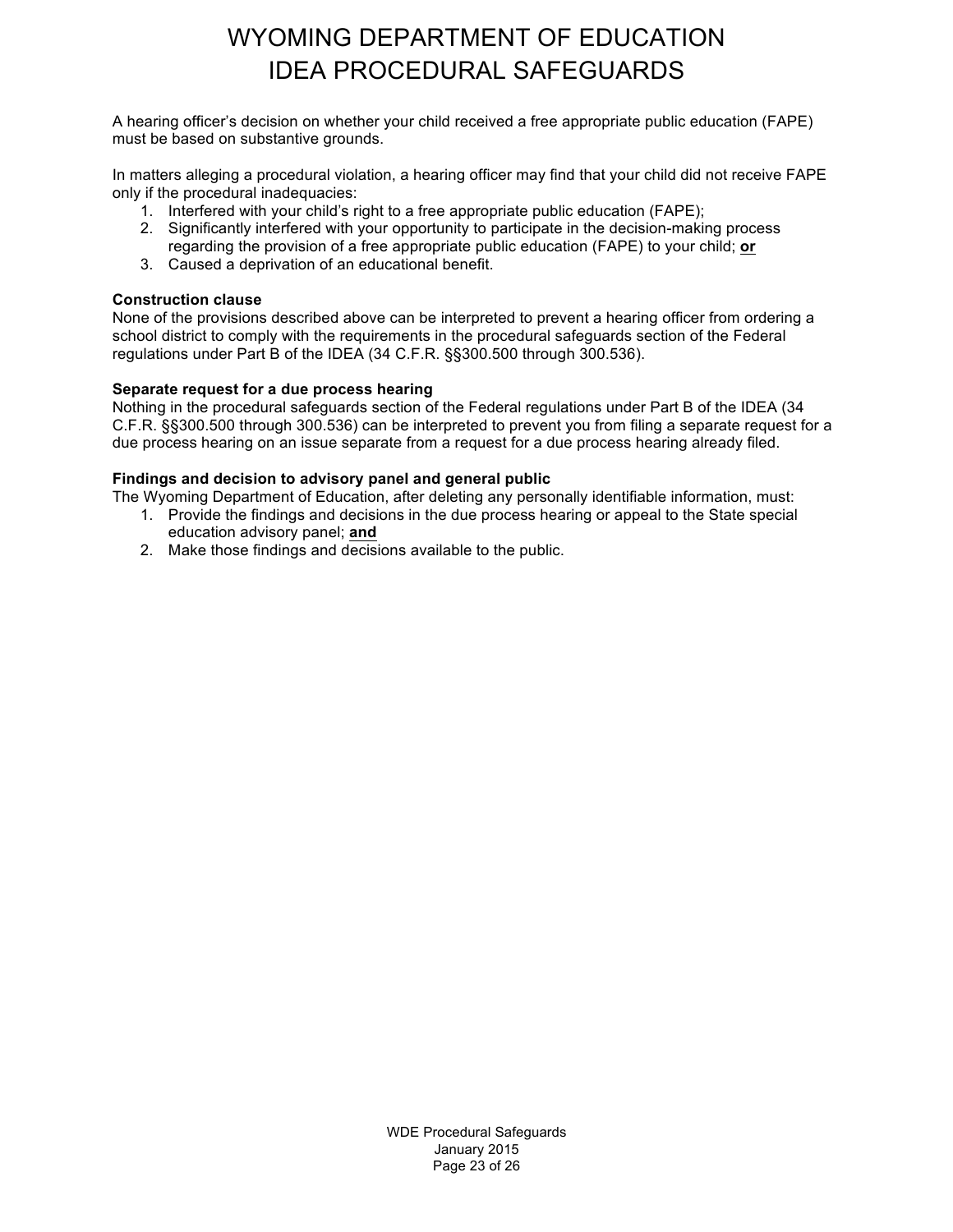### **APPEALS**

#### **FINALITY OF DECISION; APPEAL; IMPARTIAL REVIEW 34 C.F.R. §300.514**

A decision made in a due process hearing (including a hearing relating to disciplinary procedures) is final, except that any party involved in the hearing (you or the school district) may appeal the decision by bringing a civil action, as described below.

#### **TIMELINES AND CONVENIENCE OF HEARING AND REVIEWS 34 C.F.R. §300.515**

The Wyoming Department of Education must ensure that not later than 45 calendar days after the expiration of the 30-calendar-day period for resolution meetings **or**, not later than 45 calendar days after the expiration of the adjusted time period:

- 1. A final decision is reached in the hearing; **and**
- 2. A copy of the decision is mailed to each of the parties.

A hearing officer may grant specific extensions of time beyond the 45-calendar-day time period described above at the request of either party.

Each hearing must be conducted at a time and place that is reasonably convenient to you and your child.

#### **CIVIL ACTIONS 34 C.F.R. §300.516**

Any party (you or the school district) who does not agree with the findings and decision in the due process hearing (including a hearing relating to disciplinary procedures) has the right to bring a civil action with respect to the matter that was the subject of the due process hearing. The action may be brought in a State court of competent jurisdiction (a State court that has authority to hear this type of case) or in a district court of the United States.

#### **Time limitation**

The party (you or the school district) bringing the action shall have 90 calendar days after the decision is mailed to you.

#### **Additional procedures**

In any civil action, the court:

- 1. Receives the records of the administrative proceedings;
- 2. Hears additional evidence at your request or at the school district's request; **and**
- 3. Bases its decision on the preponderance of the evidence and grants the relief that the court determines to be appropriate.

#### **Jurisdiction of district courts**

The district courts of the United States have authority to rule on actions brought under Part B of the IDEA without regard to the amount in dispute.

#### **Rule of construction**

Nothing in Part B of the IDEA restricts or limits the rights, procedures, and remedies available under the U.S. Constitution, the Americans with Disabilities Act of 1990, Title V of the Rehabilitation Act of 1973 (Section 504), or other Federal laws protecting the rights of children with disabilities, except that before the filing of a civil action under these laws seeking relief that is also available under Part B of the IDEA, the due process procedures described above must be exhausted to the same extent as would be required if the party filed the action under Part B of the IDEA. This means that you may have remedies available under other laws that overlap with those available under the IDEA, but in general, to obtain relief under those other laws, you must first use the available administrative remedies under the IDEA (i.e., the request for a due process hearing, resolution meeting, and impartial due process hearing procedures) before going directly into court.

> WDE Procedural Safeguards January 2015 Page 24 of 26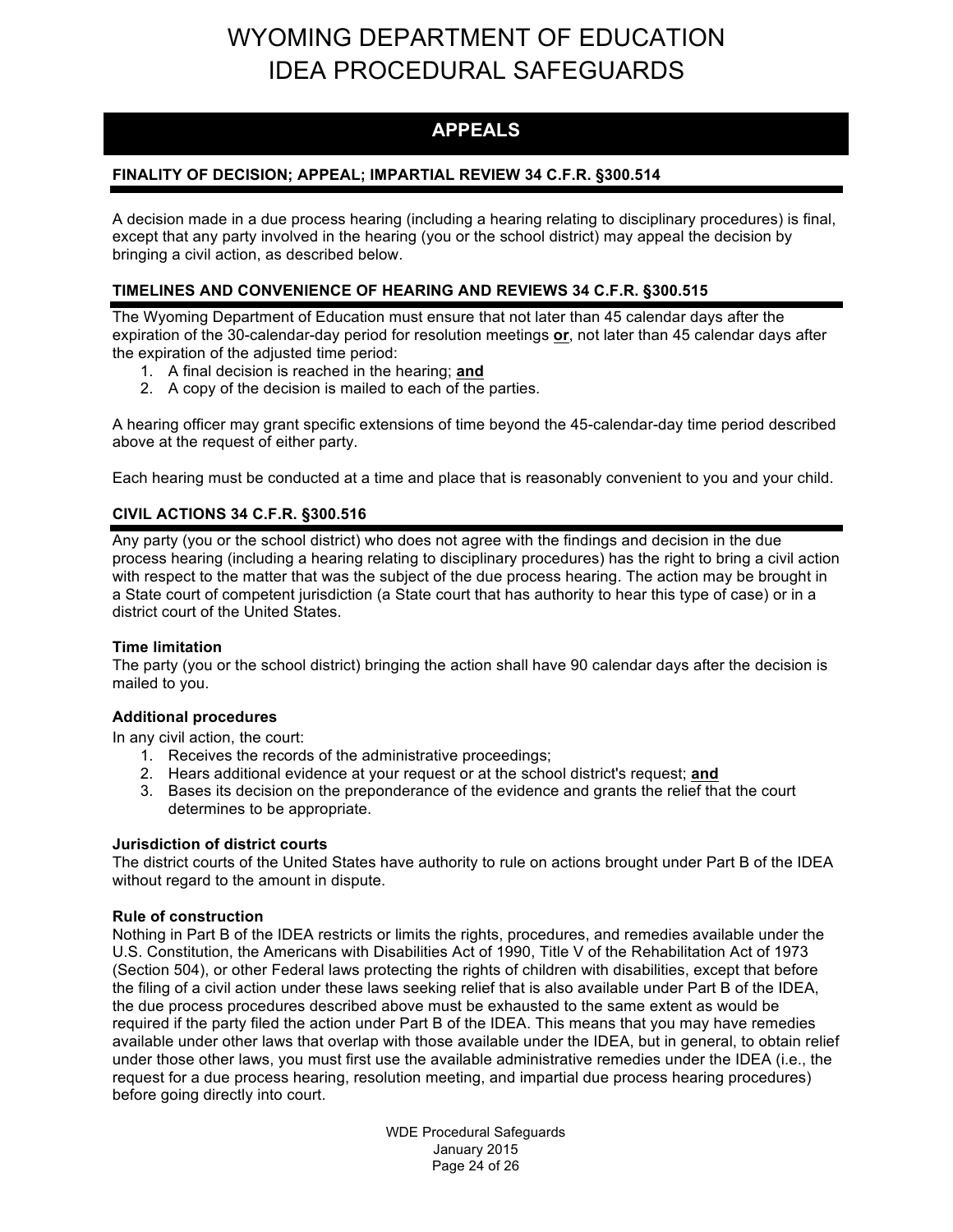#### **ATTORNEYS' FEES 34 C.F.R. §300.517**

#### **General**

In any action or proceeding brought under Part B of the IDEA, if you prevail, the court, in its discretion, may award reasonable attorneys' fees as part of the costs to you.

In any action or proceeding brought under Part B of the IDEA, the court, in its discretion, may award reasonable attorneys' fees as part of the costs to Wyoming Department of Education or school district if they prevail, to be paid by your attorney, if the attorney:

- 1. (a) Filed a complaint or court case that the court finds is frivolous, unreasonable, or without foundation; **or** (b) continued to litigate after the litigation clearly became frivolous, unreasonable, or without foundation; **or**
- 2. If your request for a due process hearing or later court case was presented for any improper purpose, such as to harass, to cause unnecessary delay, or to unnecessarily increase the cost of the action or proceeding.

#### **Award of fees**

A court awards reasonable attorneys' fees as follows:

- 1. Fees must be based on rates prevailing in the community in which the action or hearing arose for the kind and quality of services furnished. No bonus or multiplier may be used in calculating the fees awarded.
- 2. Fees may not be awarded and related costs may not be reimbursed in any action or proceeding under Part B of the IDEA for services performed after a written offer of settlement to you if:
	- a. The offer is made within the time prescribed by Rule 68 of the Federal Rules of Civil Procedure or, in the case of a due process hearing or State-level review, at any time more than 10 calendar days before the proceeding begins;
	- b. The offer is not accepted within 10 calendar days; **and**
	- c. The court or administrative hearing officer finds that the relief finally obtained by you is not more favorable to you than the offer of settlement.

Despite these restrictions, an award of attorneys' fees and related costs may be made to you if you prevail and you were substantially justified in rejecting the settlement offer.

Fees may not be awarded relating to any meeting of the individualized education program (IEP) team unless the meeting is held as a result of an administrative proceeding or court action.

A resolution meeting is not considered a meeting convened as a result of an administrative hearing or court action, and also is not considered an administrative hearing or court action for purposes of these attorneys' fees provisions.

The court reduces, as appropriate, the amount of the attorneys' fees awarded under Part B of the IDEA, if the court finds that:

- 1. You, or your attorney, during the course of the action or proceeding, unreasonably delayed the final resolution of the dispute;
- 2. The amount of the attorneys' fees otherwise authorized to be awarded unreasonably exceeds the hourly rate prevailing in the community for similar services by attorneys of reasonably similar skill, reputation, and experience;
- 3. The time spent and legal services furnished were excessive considering the nature of the action or proceeding; **or**
- 4. The attorney representing you did not provide to the school district the appropriate information in the due process request.

However, the court may not reduce fees if the court finds that the State or school district unreasonably delayed the final resolution of the action or proceeding or there was a violation under the procedural safeguards provisions of Part B of the IDEA.

> WDE Procedural Safeguards January 2015 Page 25 of 26